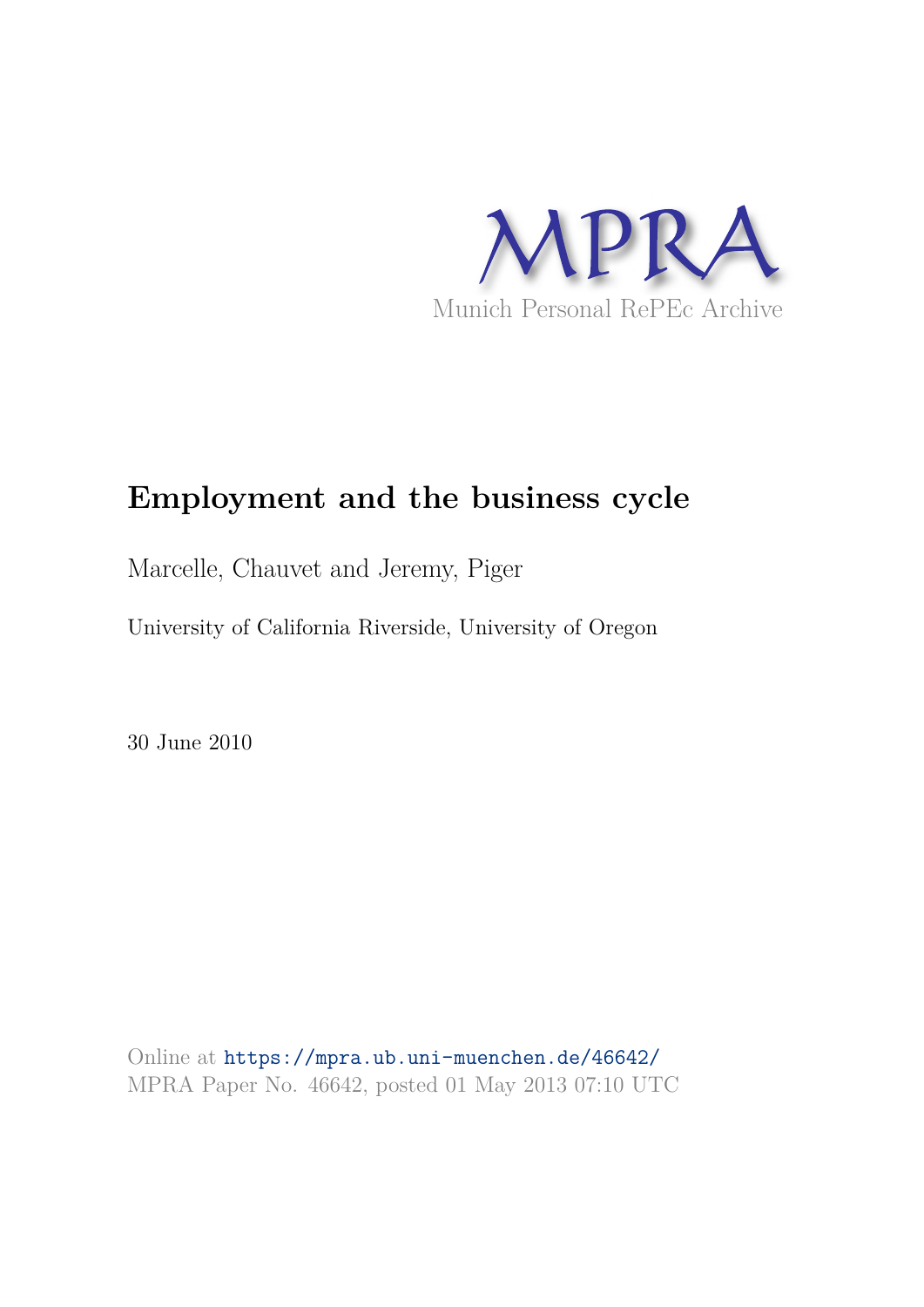# **Employment and the Business Cycle**

Marcelle Chauvet and Jeremy Piger<sup>\*</sup>

University of California Riverside University of Oregon

#### **Abstract**

The Great Recession of 2007-2009 has not only caused a large wealth loss, it was also followed by a sluggish subsequent recovery. Two years after officially emerging from the recession, the economy was still growing at a low pace and payroll employment was far from reaching its previous peak. However, assessment of the employment situation was markedly different across different series. The two most important employment series, payroll employment (ENAP) and civilian employment (TCE), have recently been displaying divergent patterns. This has been a source of great uncertainty regarding labor market conditions. This paper investigates the differences in the cyclical dynamics of these series and the implications for monitoring business cycle on a current basis. Univariate and multivariate Markov switching models are applied to revised and real time unrevised data. We find that the main differences across these series occur around recessions. The employment measures have diverged considerably around the last three recessions in 1990-1991, in 2001, and in 2007-2009, but especially during their subsequent recoveries. In particular, while the probabilities of recession for models that include ENAP depict jobless recoveries, the probabilities of recessions from models with TCE fall right around the trough of the last three recessions, as determined by the NBER. This significantly impacts the identification of turning points in multivariate models in sample and in recursive real time analysis, with models that use TCE being more accurate compared to the NBER dating, and delivering faster call of troughs in real time. Models that include ENAP series, on the other hand, yield delays in signaling business cycle troughs, especially the most recent ones.

*Keywords:* Employment, Business Cycle, Turning Point, Real Time, Markov-Switching, Dynamic Factor Model, Jobless Recovery

*JEL Classification*: C22, E32

 $\overline{a}$ 

<sup>\*</sup> Chauvet: Department of Economics, University of California Riverside, CA 92521 (chauvet@ucr.edu). Piger: Department of Economics, 1285 University of Oregon, Eugene, OR 97403 (jpiger@uoregon.edu).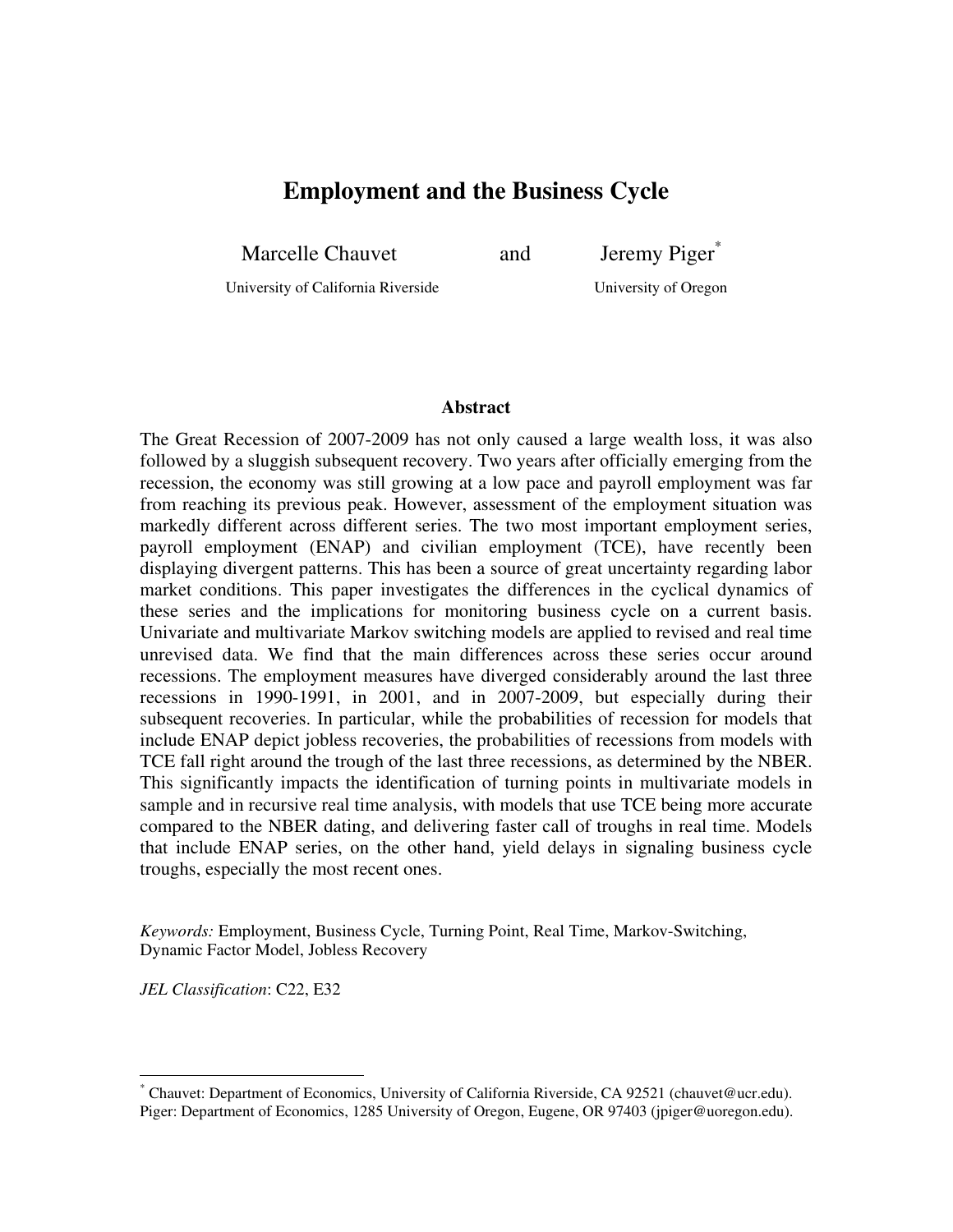#### **1. Introduction**

 Aggregate employment is one of the most important indicators of current macroeconomic conditions. The U.S. Bureau of Labor Statistics (BLS) publishes the comprehensive "Employment Situation" reports on a monthly basis, which are closely followed by policymakers, economic and financial market analysts, the media, and the public at large. These reports are based on two surveys from which the BLS collects two main sets of employment data every month. The Employment on Non-Agricultural Payroll series (ENAP or 'payroll employment') is based on a survey of business establishments, and questions employers about how many jobs are counted on payrolls. The Total Civilian Employment series (TCE or 'employment') is based on a survey among households, and entails asking questions of a sample of households each month over the telephone on the number of people employed. This survey is also used to calculate the unemployment rate.

 Although these two separate surveys of employment had historically given similar assessment of the U.S. labor market performance, this has changed considerably, especially since the early 1990s. The conflicting information from these surveys has significantly contributed to the uncertainty about economic conditions around business cycle turning points, and has played an important role in influencing government's economic policy, businesses and consumers' economic planning, the dynamics of financial markets, and even presidential elections and evaluation of presidential performance.

 This paper investigates the extent of the divergences and convergences in these series, with a particular focus on their cyclical dynamics across stages of the business cycle, and on their turning points compared to aggregate economic conditions, using revised and real time data. Our goal is to evaluate the possible implication of these potential differences for U.S. business cycle monitoring.

 There are several reasons why these two series may diverge at some points in time, which are related to differences in conceptual definitions and measurement of labor conditions, as well as methodologies underlying the two surveys. The reliability and differences between these two series can be particularly accentuated in real time. The ENAP series only includes job destruction and creation with a lag, it does not include self-employment, contractors, limited liability companies, or off-the-books employment, and it double counts jobs if a person changes jobs within a payroll survey reference period. These can be very important cyclical factors

1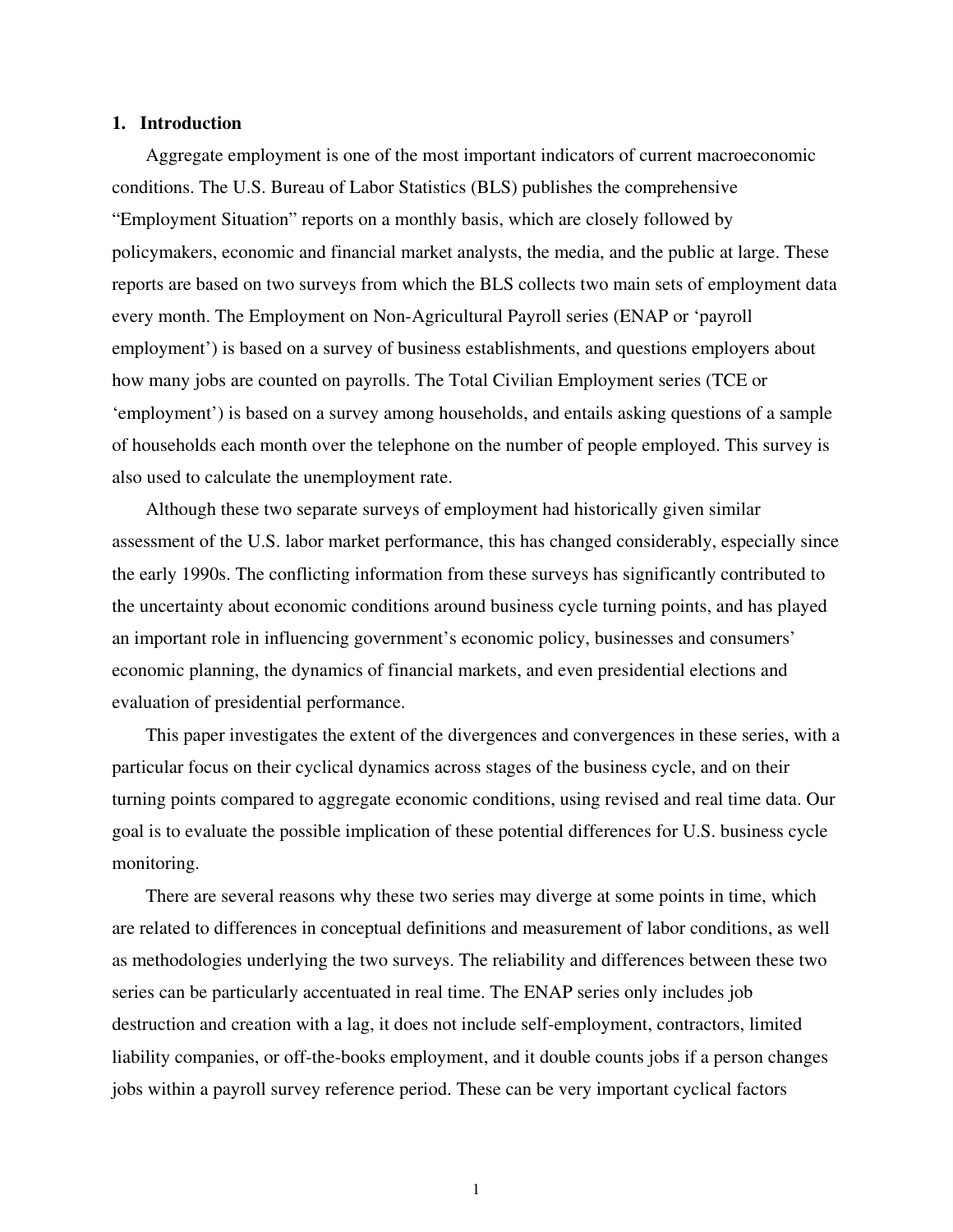around business cycle turning points. In particular, the first three can lead payroll employment to signal a more severe recession and delay detection of a recovery, while the fourth one can overestimate employment around peaks. In addition, the first release of ENAP is preliminary and undergoes substantial revisions in subsequent months. There is also a significant revision of this series once a year when the smaller initial sample collected is adjusted by using as a benchmark the universe count of employment derived from Unemployment Insurance Tax Records that almost all employers are required to file. These corrections make real-time data on ENAP very different from the revised versions. Thus, although the revised ENAP may be a good indicator of labor conditions ex-post, its performance in real time is compromised by these problems.<sup>1</sup>

 We start our analysis by investigating the cyclical properties of each of the employment series individually. Business cycle turning points in payroll employment and total civilian employment are obtained from univariate Markov switching models (MS) fitted to the growth of the employment series, and from the Bry and Boschan (1971) algorithm applied to their level. These turning points are compared with those established for the aggregate economy by the  $NBER.<sup>2</sup>$ 

 Next, we investigate how the inclusion of the alternative employment series contribute or modify multivariate inferences regarding the timing of aggregate business cycle turning points. We use the dynamic factor model with regime switching (DFMS) applied to the four monthly coincident variables used by the NBER in dating business cycle turning points: industrial production, real manufacturing and trade sales, real personal income, and employment. This is one of the most successful models in predicting turning points in sample or in real time (see, e.g., Chauvet 1998, Chauvet and Hamilton 2005, and Chauvet and Piger 2008).<sup>3</sup> We compare the results obtained from a specification that includes ENAP with one that uses instead TCE.

 $\overline{a}$ 

<sup>1</sup> See, for example, Chauvet and Hamilton (2005) and Haltom, Mitchell and Tallman (2005). The BLS has acknowledged problems with its sampling methodology regarding job turnover in the Establishment survey. In addition, it has created an alternative employment series that corrects for population trend and addition of nonfarmer workers in the TCE series (Di Natale, 2003; U.S. Department of Labor, 2004). This is discussed, e.g., in Juhn and Potter (1999) and in the comprehensive summary of these results by Kane (2004). While the correction by the BLS brought these two series closer together in level, important cyclical differences remain. The adjusted series shows a deeper decline during the last two recessions compared with payroll, and a faster recovery after their end. <sup>2</sup> The NBER uses several coincident series to date business cycle turning points such as measures of output, employment, income, and sales. Regarding employment, the focus is mainly on ENAP, although TCE is also taken

into account: http://www.nber.org/cycles/july2003/recessions.html.

<sup>&</sup>lt;sup>3</sup> The probabilities of recession from the DFMS model are updated on a monthly basis and posted at Chauvet's website (using ENAP and TCE): https://sites.google.com/site/crefcus/probabilities-of-recession and at Piger's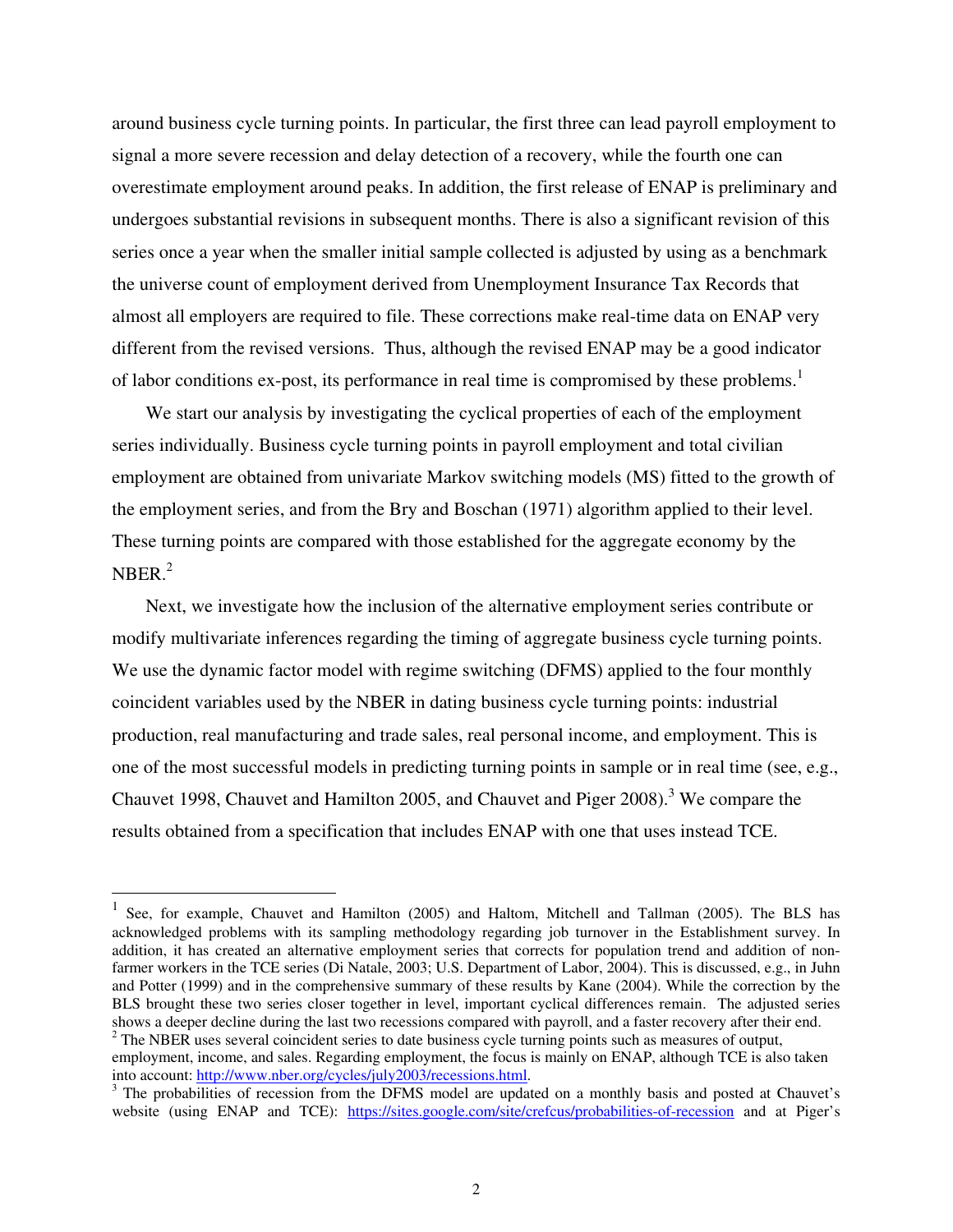We find that while during robust economic growth these surveys convey similar information about labor market conditions, the two employment measures have increasingly diverged in the recent period. In particular, the difference in the dynamics of these series became more accentuated around the last three recessions in 1990-1991, in 2001, and in 2007-2009, particularly during their subsequent recoveries.

 The univariate analysis (MS and Bry-Boschan) indicates that, compared to ENAP, turning points using TCE have gotten relatively more coincident with the NBER turning points over time, and this increased coincidence is most notable at business cycle troughs, with a difference of at most two months. On the other hand, the troughs obtained from ENAP diverge considerably from NBER troughs for the last three recessions. According to this measure of labor market conditions, the 1990-1991 recession continued for almost one year after the trough called by the NBER, the 2001 recession for almost two years, and the 2007-2009 recession had not yet ended as of March 2010. According to univariate analysis of TCE, however, this recession already ended in mid-2009. $4$ 

 These results are corroborated by the multivariate analysis (DFMS). The identification of turning points from the DFMS model when TCE is used is much more accurate than when ENAP is used, compared to the NBER dating. The probabilities of recession from the ENAP specification and from the TCE specification are very similar around all business cycle peaks, but very different for the last three business cycle troughs. While the probabilities for the ENAP specification depict jobless recoveries, the probabilities of recession from the TCE specification fall right around the trough of the last three recessions as determined by the NBER. This difference in the probabilities of recession reflects the fact that payroll employment has shown sluggishly recovery while civilian employment has displayed a much more prompt recovery in the last three recessions. The DFMS model with ENAP identifies the end of the 1990-1991 recession as taking place eight months after the NBER trough. The most dramatic difference is with respect to the end of the 2001 recession, which the model identifies as occurring only nineteen months after the NBER trough. For the most recent recession, the trough from the

 $\overline{a}$ 

website (using ENAP): http://pages.uoregon.edu/jpiger/us\_recession\_probs.htm and at the Saint Louis Fed Database (using ENAP) http://research.stlouisfed.org/fred2/series/RECPROUSM156N.<br><sup>4</sup> At the time the first version of this paper was written, in July 2010, the NBER had not yet announced the end of

the 2007-2009 recession.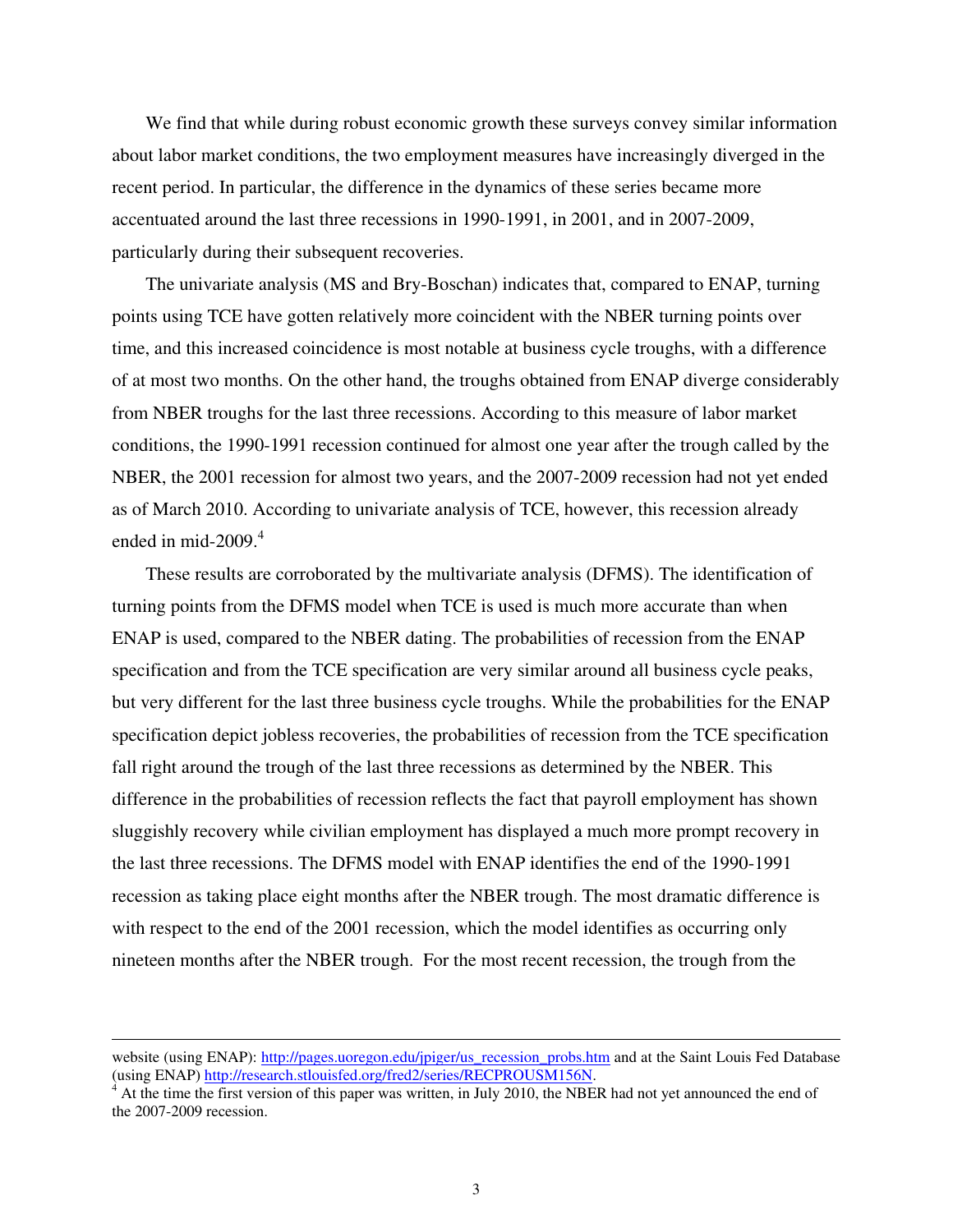DFMS with ENAP is identified as December 2009, whereas the trough from the DFMS with TCE is identified as in June 2009.

 Finally, we evaluate how the use of the different employment series affects the performance of the DFMS model in predicting turning points in real time. The real time analysis is implemented based on recursive estimation using just-in-time information, which includes unrevised, preliminary data. We also find here that the turning points identified by the DFMS model estimated using TCE are in closer agreement with the NBER business cycle phases. In addition, this specification delivers a faster call of troughs in real time. On the other hand, as ENAP in real time tends to underestimate employment around the end of recessions, the use of this employment series yields delays in signaling troughs for most recessions, especially the most recent ones.

 Thus, the evidence found in this paper indicates that at the very uncertain time surrounding the end of recessions, especially during recoveries, TCE can be a more reliable series than ENAP. Although TCE is more volatile and yields low signal to noise ratio in univariate models, this drawback is mitigated in multivariate models, for which the real time reflection of labor market conditions conveyed by this series can be effectively exploited.<sup>5</sup>

 The remainder of this paper is organized as follows. The second section presents univariate analysis of turning points of the two employment measures, payroll and total civilian employment. The third section studies how inclusion of these different employment measures in a multivariate setting influences turning point analysis using revised or real time data, and presents comparisons for the last few recessions. The fourth section concludes.

## **2. Univariate Analysis of Turning Points in Payroll and Total Civilian Employment**

-

In this section we investigate the coincidence of turning points in payroll employment (ENAP) and total civilian employment (TCE) with business cycle turning points established for the aggregate economy. To highlight the cyclical properties of each series individually, we focus in this section on univariate analysis only. In the next section we investigate how the alternative

<sup>&</sup>lt;sup>5</sup> This evidence is also found in Chauvet and Hamilton (2005). Kitchen (2003) and Kane (2004) also find that TCE is a more reliable measure of labor market conditions in real time. In particular, Kitchen (2003) finds that real time payroll employment is biased downward, overstating the decline in employment around recessions. This bias reduces somewhat as the series is continuously revised over time. See also Haltom, Mitchell and Tallman (2005).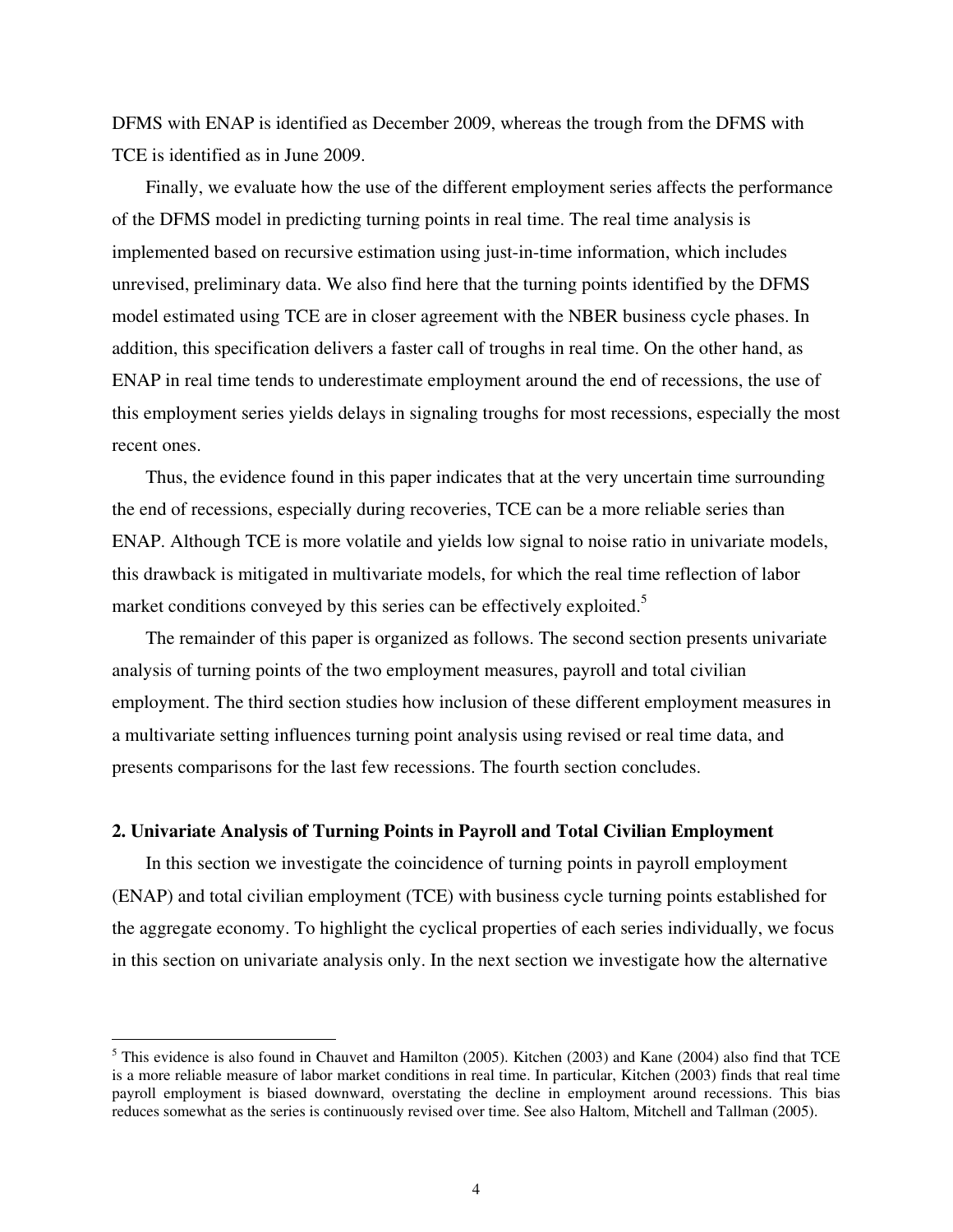employment series contribute to multivariate inference regarding the timing of aggregate business cycle turning points.

 In order to measure aggregate business cycle turning points, we use the monthly dates of business cycle peaks and troughs established by the Business Cycle Dating Committee of the National Bureau of Economic Research (NBER).<sup>6</sup> To measure turning points in each employment series, we use a two-regime Markov-switching model, which was popularized for modeling regime shifts in economic activity between expansion and recession phases by Hamilton (1989). For robustness, at the end of this section we consider an alternative, nonparametric technique for dating turning points in a series due to Bry and Boschan (1971).

 The Markov switching model we use models employment growth as arising from two regimes that differ by their mean growth rate. In particular:

$$
e_t = \mu_0 + \mu_1 S_t + \varepsilon_t
$$
  
\n
$$
\varepsilon_t \sim N(0, \sigma^2),
$$
\n(1)

where  $e_t$  is a measure of employment growth,  $S_t = \{0,1\}$  is a state variable that governs the regime, and changes in  $S<sub>t</sub>$  generate turning points in the employment series. The state variable *St* is unobserved, but, as in Hamilton (1989), we assume that it follows a first order Markov process with transition probabilities:

$$
P(St = 0 | St-1 = 0) = p00
$$
  
\n
$$
P(St = 1 | St-1 = 1) = p11.
$$
 (2)

Given the Markov assumption, these transition probabilities completely describe the probability distribution of *S<sup>t</sup>* . As discussed in detail in Hamilton, Waggoner and Zha (2007), an additional normalization assumption is needed to identify the model in (1). In particular, if the values of  $\mu_0$ and  $\mu_1$  were reversed and  $S_t$  set equal to 1- $S_t$ , this would have no effect on the model

<sup>&</sup>lt;sup>6</sup>These are available at <u>http://www.nber.org/cycles/main.html</u>. The NBER does not specify whether the months of peaks and troughs belong to expansion or recession phases. Here we take the convention that a peak is the last month of an expansion phase, while a trough is the last month of a recession phase.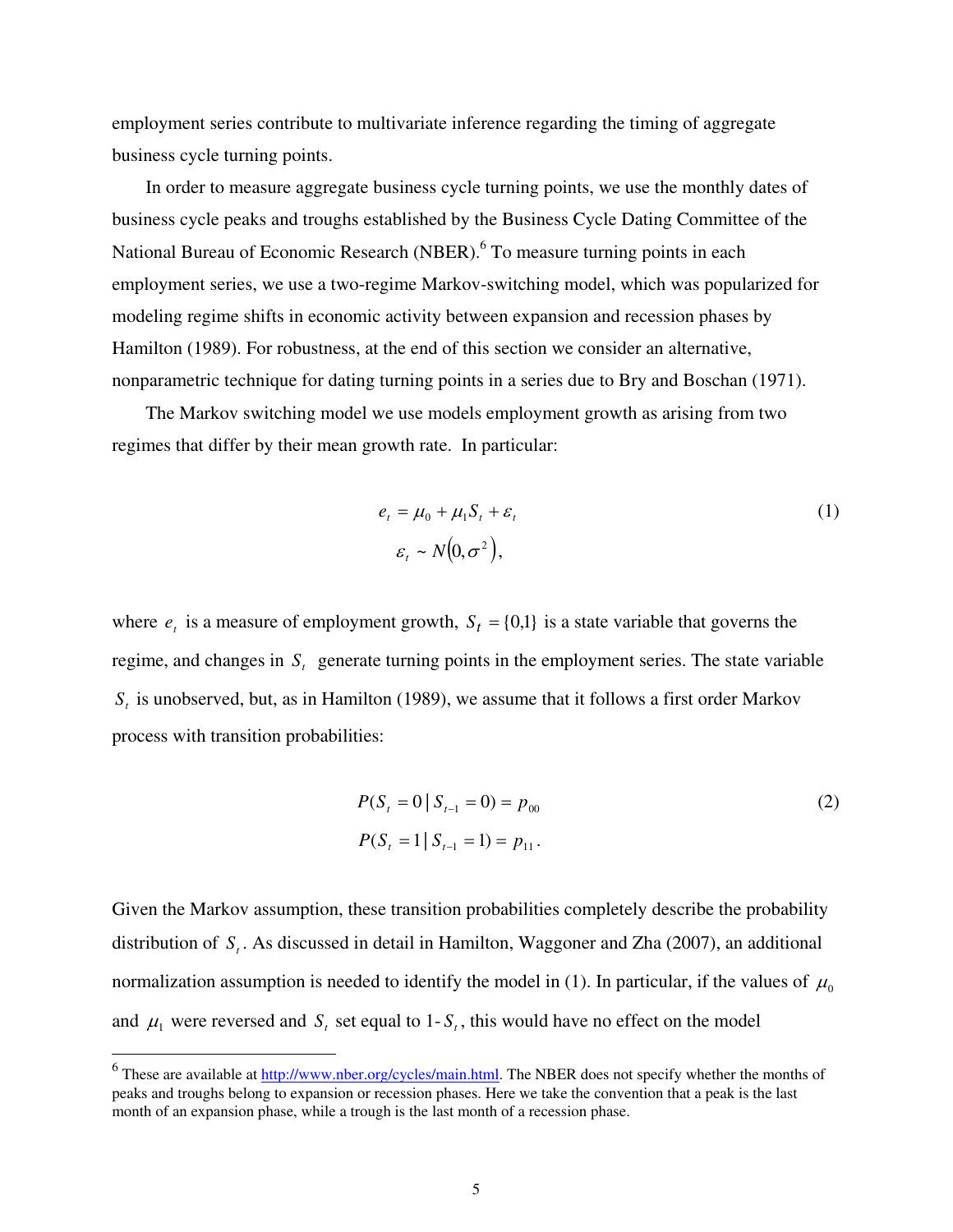likelihood function. Here we normalize the model by enforcing the restriction that  $\mu_1 < 0$ , so that  $S<sub>t</sub> = 0$  has the interpretation of the "high employment growth" state, in which the mean growth rate is  $\mu_0$ , while  $S_t = 1$  has the interpretation of the "low employment growth" state, in which the mean growth rate is  $\mu_0 + \mu_1$ . As we will see below, the parameter estimates are consistent with  $\mu_0 > 0$  and  $\mu_0 + \mu_1 < 0$ , suggesting the high and low employment growth regimes can be interpreted as "employment expansion" and "employment recession" regimes respectively, and switches of *S<sup>t</sup>* from 0 to 1 and 1 to 0 represent peaks and troughs in employment.

 The model in (1) is quite simple, in that the regime switches in employment are experienced in the mean growth rate only, and there are no dynamics in employment beyond that generated by the Markov regime switching process. Hamilton's (1989) original model, which was applied to real GDP growth, assumed linear autoregressive dynamics in addition to Markov-switching in mean, while a number of authors have allowed for regime switching in the variance of the disturbance term. We focus on the simple model here as it has been shown in previous work, e.g. Chauvet and Piger (2003), to capture regime-switching in alternative series of economic activity that mimic traditional notions of expansions and recession, and is quite robust to structural changes in the economy, such as the so-called "Great Moderation" in the volatility of economic activity measures.

We estimate the model in (1) using both monthly ENAP growth and TCE growth, defined as the log first difference of the level of monthly ENAP and TCE multiplied by 100. Our ENAP and TCE growth series extend from February 1959 to March 2010, and are taken from the April 2, 2010 data release. Estimation is conducted via maximum likelihood using the recursive filter developed in Hamilton (1989). To draw inference on the unobserved state variable, we construct smoothed probabilities, which are probabilities regarding the value of  $S<sub>t</sub>$  conditional on all employment data in the sample. These smoothed probabilities, denoted  $Pr(S_t = k | T)$ ,  $k = 0,1$ , are constructed using the filter in Kim (1994).

 Table 1 presents the maximum likelihood estimates of the Markov-switching model. For both employment measures, the model is identifying two regimes that correspond to positive and negative average growth, or expansion and recession. For expansions, the estimate of  $\mu_0$  is 0.23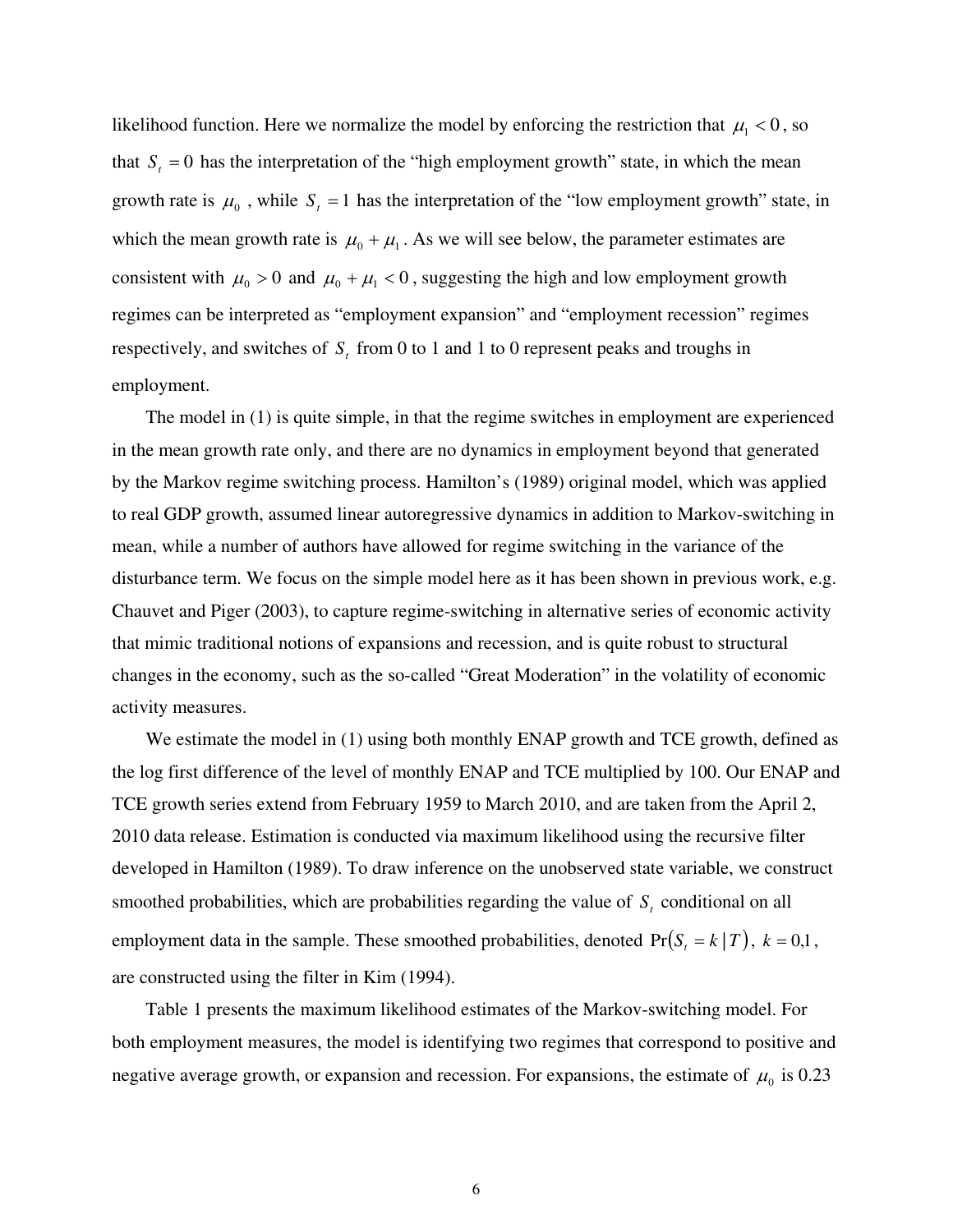for ENAP and 0.17 for TCE, which correspond to annualized growth rates of approximately 2.8% and 2% respectively. For recessions, the estimates of  $\mu_0 + \mu_1$  are -0.15 and -0.13 for ENAP and TCE, which correspond to annualized growth rates of approximately -1.8% and - 1.6%. Thus, both expansions and recessions appear to be more accentuated for ENAP growth as compared to TCE growth. The transition probability estimates also suggest that recession phases last longer for ENAP than TCE. Specifically, the expected duration of the recession regime,

given by 11 11  $1 - p$ *p*  $\overline{a}$ , is 14 months for ENAP and 11 months for TCE. This is consistent with the

phase duration as obtained from the smoothed probabilities as discussed below.

The estimates in Table 1 suggest that expansion and recession regimes are more clearly identified for ENAP growth than for TCE growth. One way to see this is through the metric  $\mu_1/\sigma$ , which gives the size of the switch in mean growth rates measured relative to the size of the standard deviation of the model disturbance term. This can be interpreted as a signal to noise ratio, as it measures the size of the signal sent by a phase shift relative to the noise produced by the model disturbance term. This signal to noise ratio is 2.2 for ENAP and 1.0 for TCE, which, given the assumed normality of the model disturbance term, is a substantial difference. A typical shift in mean growth rate observed for ENAP growth would be unlikely to be interpreted as a shock to the disturbance term, as a 2.2 standard deviation shock would correspond to a low probability event for a normal distribution. However, for TCE growth this is not the case, as a typical shift in mean growth rate is equivalent to only a 1.0 standard deviation shock to the disturbance term. The reason for the higher signal to noise ratio for ENAP growth is partly due to a larger absolute value for  $\mu_1$ , but also due to a much lower estimated value for the standard deviation of the model disturbance term, which is nearly half that for TCE growth. This suggests that there is less variation in ENAP growth left unexplained by the Markov-switching process than for TCE growth.

 Figure 1 shows the smoothed probability of recession for both measures of employment, that is,  $Pr(S_t = 1 | T)$ . From the top panel, we see that the probabilities of recession from ENAP growth are very sharply defined, as there are few instances where the probability of recession is far from 0 or 1. This is consistent with the large signal to noise ratio for ENAP growth discussed above. In terms of coincidence with the NBER turning points for the aggregate business cycle

7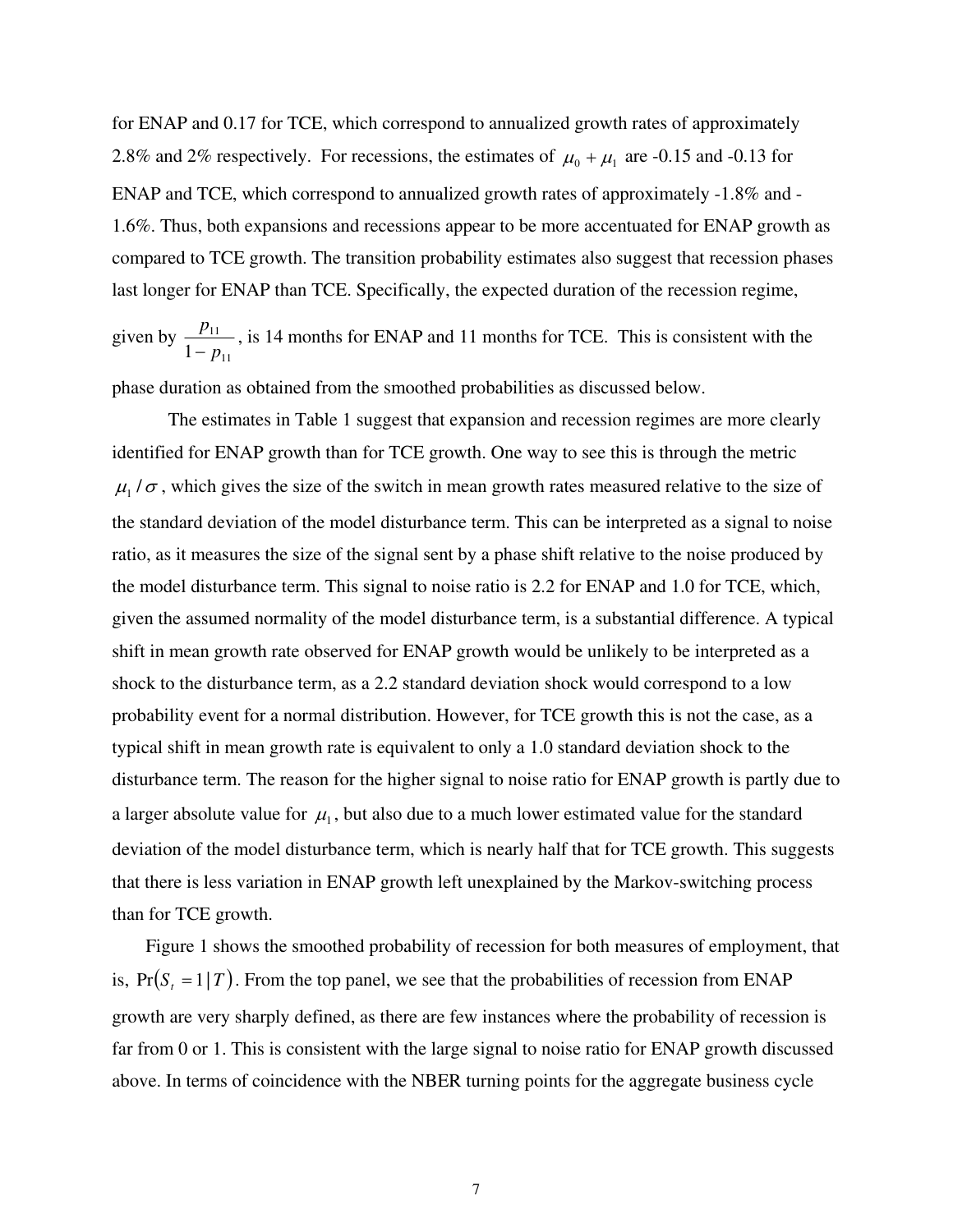(shaded in the graph) there is a mixed picture.<sup>7</sup> The recession and expansion phases in ENAP growth are generally associated with NBER defined turning points, the one exception being a recession in ENAP growth in 1959 that did not correspond to a NBER recession. The timing of recessions in ENAP growth is close to those for the aggregate business cycle in some cases, most notably recessions early in the sample. However, for the last three aggregate recessions in the sample, the timing of the employment recession, particularly the date of the trough, is shifted significantly later from that for the aggregate recession. This is consistent with the well publicized "jobless recoveries" associated with recent recessions.<sup>8</sup>

 From the bottom panel of Figure 1, the smoothed probabilities from TCE growth are less clearly defined than those for ENAP growth, with many more instances of probabilities that fall near 0.5. Again, this is consistent with the relatively small signal to noise ratio for TCE growth discussed above. The recessions in TCE growth also differ from ENAP growth in terms of their coincidence with the aggregate reference cycle. Like those for ENAP growth, the recession probabilities for TCE growth tend to move upward around NBER recessions. However, unlike ENAP growth, the probabilities for TCE growth generally improve on their ability to match the NBER reference cycle later in the sample. In particular, for the first two recessions in the sample, the TCE recession probabilities remain quite low, and indeed remain below 50% for the remainder of the 1970 recession. However, for the last five recessions, the TCE probabilities are roughly coincident with the dates established by the NBER. This is in contrast to the ENAP recession probabilities, which remained high long after the end of the last three aggregate recessions. As a consequence, the average duration of recessions as measured by the average months in which the probabilities of recession are above 0.5 is 16 months for ENAP and 11 months for TCE.

 Table 2 provides more specifics regarding the dates of turning points in the employment series relative to the NBER turning points. In particular, Table 2 gives peak and trough dates in both employment series, where we establish a peak date when the smoothed probability of

 $\overline{a}$ 

 $<sup>7</sup>$  As of the writing of this paper, the NBER had not yet determined the date of the trough of the 2007-2009</sup> recession. In all figures that involve NBER shading, the trough of this recession is dated to June 2009. This is consistent with model-based techniques for establishing aggregate business cycle dates that have good performance at mimicking the NBER (e.g. Chauvet and Piger, 2008) , as well as with comments made by members of the NBER's business cycle dating committee (Gordon, 2010).

 $8$  This is also found in the recent paper by Summers and Warren (2011).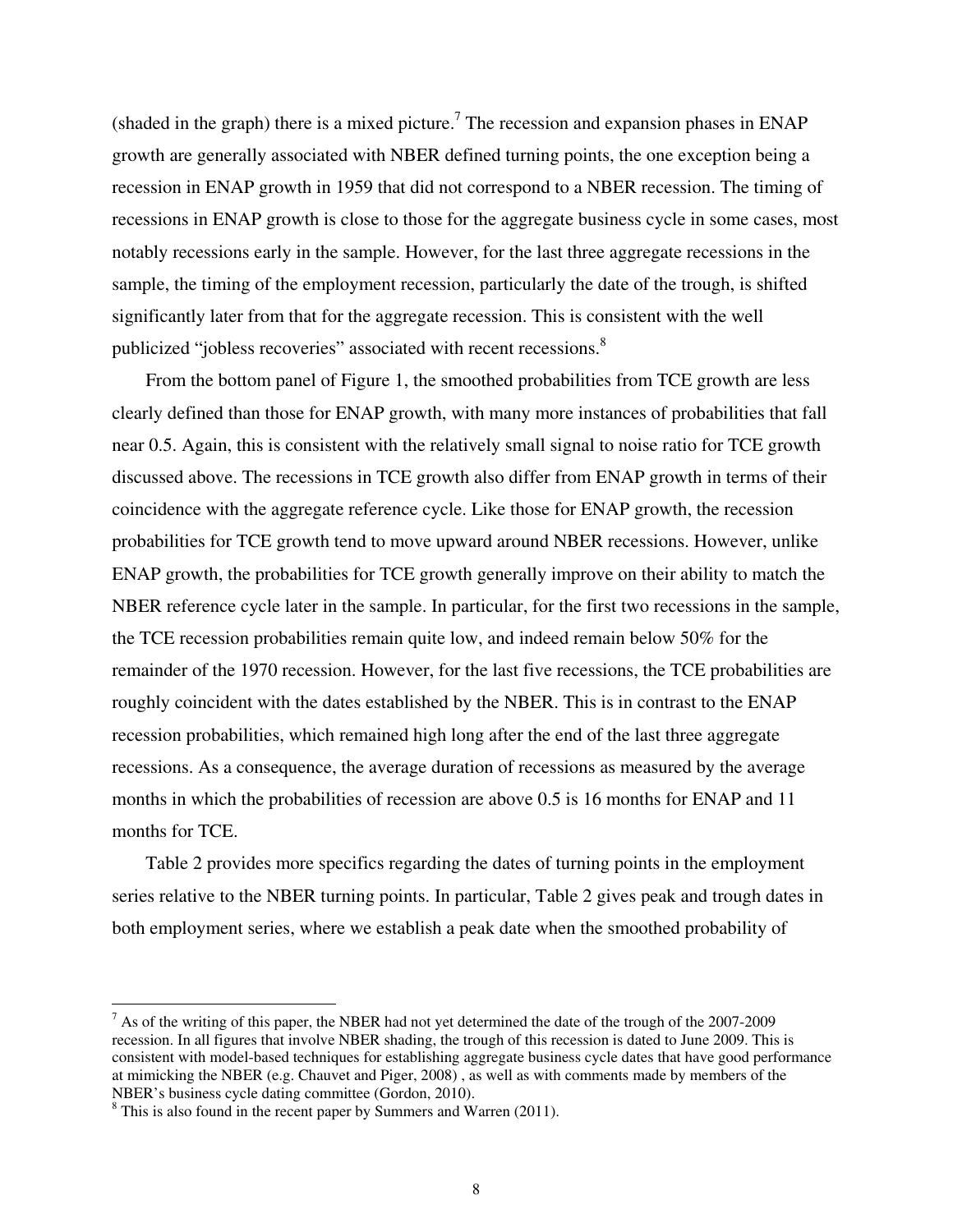recession rises above 0.5 and a trough when the recession probability moves below 0.5. The top panel of Table 2 provides this detail for peaks, while the bottom panel is for troughs.

 From the top panel of Table 2, there is not a strong average difference in the coincidence of peaks in ENAP growth and TCE growth with NBER peaks. Both measures of employment have an episode early in the sample where they either experience a non-NBER recession (ENAP growth in 1959) or miss a NBER recession (TCE growth in 1970). For the remainder of peaks, the average and average absolute deviation from the NBER peak is similar across employment measures. Again, however, there does appear to be some changes over time in the relative coincidence of the employment measures with the aggregate business cycle. Recession peaks from ENAP growth are closer to NBER peaks early in the sample, while those from TCE growth are closer in more recent recessions.

 From the bottom panel of Table 2, the dates of employment troughs are closer to the NBER trough dates for TCE than for ENAP. For example, the average absolute discrepancy between ENAP troughs and NBER troughs is nearly 5 months, but is only 1 month for troughs in TCE. Closer inspection reveals that the relatively closer coincidence with NBER trough dates for TCE is coming entirely from recent recessions. In particular, troughs for both measures of employment are close to the NBER trough in recessions through the 1981-1982 recession. However, for the 1990-1991 recession and 2001 recession, troughs in ENAP are delayed considerably over the NBER trough, while troughs for TCE are also delayed, but significantly less so. This pattern is likely to continue in the most recent recession. As discussed in footnote 2, the most likely trough of the most recent aggregate recession June 2009. If this indeed ends up being close to the NBER trough, the ENAP trough, which is not yet established using data through March 2010, will again lag behind the NBER and TCE troughs.

 To gain more insight into the differences in the troughs of the last three recessions in TCE vs. ENAP, Figures 2-4 highlights the paths of ENAP and TCE in a window around these three recessions. Each figure begins at the date of the NBER peak of the aggregate recession, and the two employment series are normalized to zero at this point. Interestingly, the three figures do not tell a consistent story regarding the reason for the difference in the trough dates. For the 1990- 1991 recession, depicted in Figure 2, both series stop falling at a point roughly coincident with the NBER trough (March 1991), and then begin to move sideways for several months (until late 1991 for TCE and early 1992 for ENAP). However, while the recession probabilities for TCE

9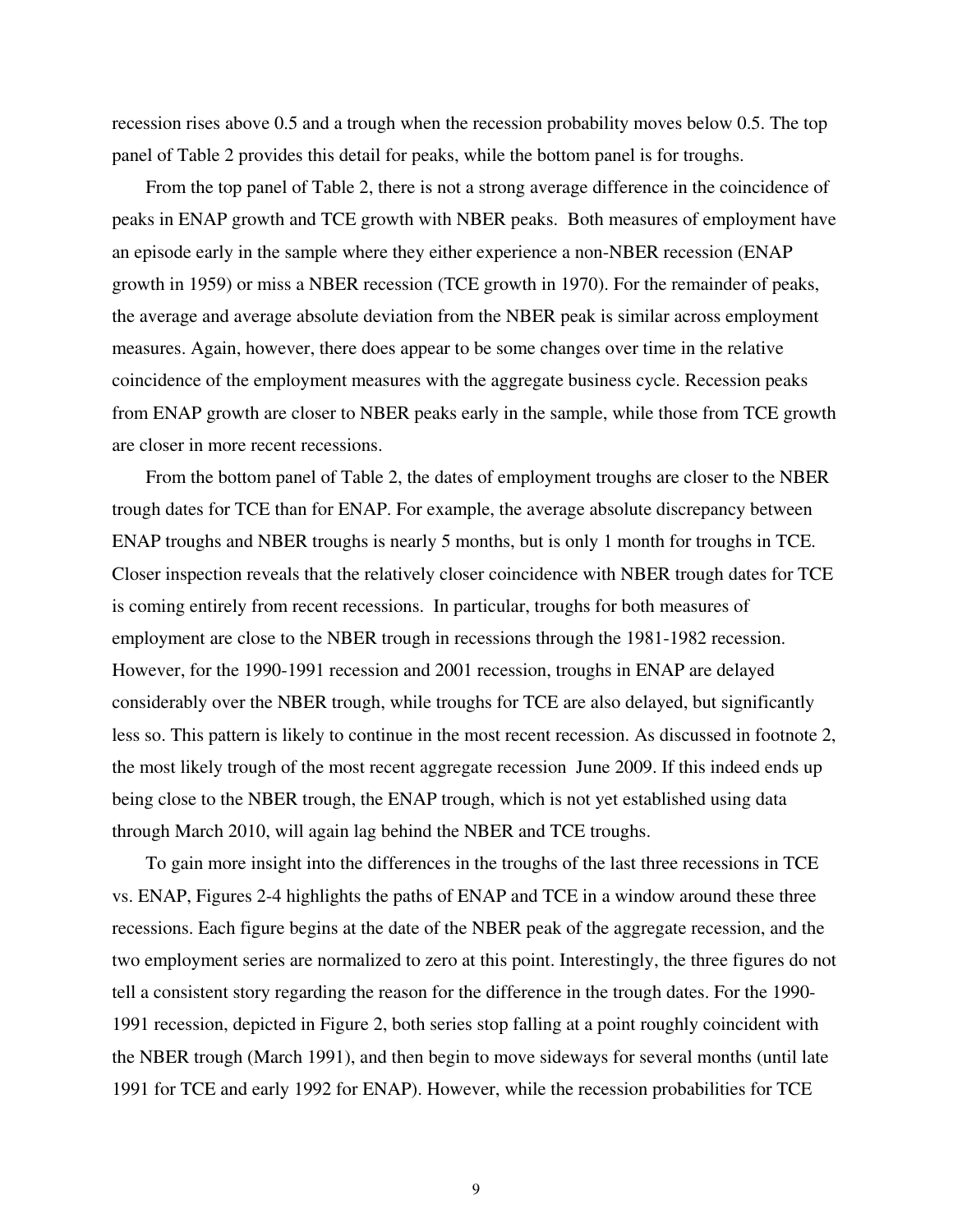fall when TCE stops falling, and date the trough in July 1991, the recession probabilities for ENAP fall only when ENAP begins to rise. A potential reason for this difference is the lower signal to noise ratio for TCE as compared to ENAP. In particular, the low growth in TCE following the 1991 recession is more likely to be attributed to the model disturbance term due to the relatively large size of the standard deviation of the model disturbance term for TCE.

 In the 2001 recession, depicted in Figure 3, there is a much clearer picture regarding the difference between the TCE and ENAP trough. In particular, while ENAP experienced significant declines for an extended period following the NBER trough, TCE began to climb soon after the NBER trough. In other words, the "jobless recovery" following the end of the 2001 recession was a unique feature of ENAP.

 Finally, in the 2007-2009 recession, depicted in Figure 4, TCE again began to climb relatively quickly as compared to ENAP. Correspondingly, the recession probabilities for TCE have already fallen below 0.5, establishing the TCE trough to be in December 2009, while the recession probabilities for ENAP are still above 0.5 as of March 2010. However, additional data are needed to determine how large this discrepancy will be as compared to the previous two recessions.

 The above results were based on the use of Markov-switching models to establish turning point dates in the alternative employment series. Table 3 presents results instead based on the nonparametric algorithm of Bry and Boschan (1971), which, roughly speaking, identifies turning points in the level of a time series as local minima and maxima in the path of the time series. Results using this algorithm are roughly similar to those using the Markov-switching model. In particular, as compared to ENAP, turning points using TCE have gotten relatively more coincident with the NBER turning points over time, and this increased coincidence is most notable at business cycle troughs.<sup>9</sup>

-

 $9$  One significant difference between the results in Table 3 vs. those based on the Markov-switching model is with regards to the trough of the 1991 recession. In particular, the Bry and Boschan (1971) algorithm establishes this trough to be the same for the two series, while the Markov-switching model establishes the trough for ENAP to be significantly later than for TCE. The Bry and Boschan results, which are based on local minima and maxima in the series, are not surprising given Figure 2, which shows that ENAP and TCE reach a local minimum at a similar time. On the other hand, the Markov-switching model results are based on the probability that the low employment growth experienced following the trough in 1991 was drawn from the expansion or recession regime, which will depend on a number of factors beyond simply whether the series is increasing or decreasing.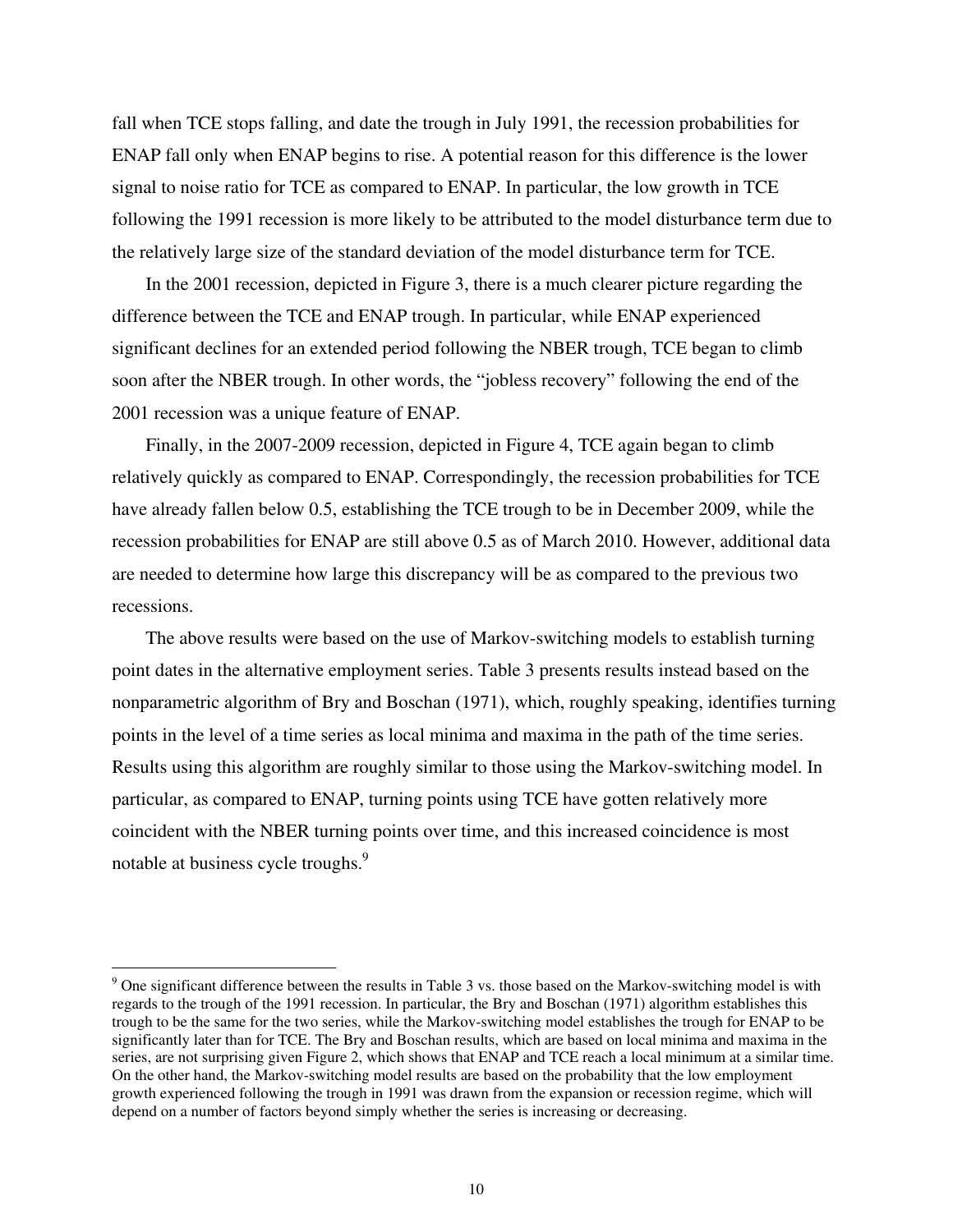#### **3. Employment and the Business Cycle – Evidence from Multivariate Analysis**

 In this section we study the differences between the two employment series in terms of identification of business cycle turning points in a multivariate setting. We use the dynamic factor model with regime switching applied to coincident economic variables, as in Chauvet (1998), Chauvet and Hamilton (2005), and Chauvet and Piger (2008), which is one of the most successful models in predicting turning points in real time. The model combines several coincident variables and extracts their co-movements into a single common factor. This latent factor follows a two-state Markov switching process, capturing the recession and expansion phases of the business cycle, as described below.

#### *3.1 Dynamic Factor Markov-Switching Model*

Let  $y_{it}$  be the log level of the *i*<sup>th</sup> time series, and  $y_{it}^*$  be the first difference of  $Y_{it}$ . The dynamic factor model with regime switching (DFMS) is:

$$
\begin{bmatrix} y_{1t} \\ y_{2t} \\ \vdots \\ y_{1t} \end{bmatrix} = \begin{bmatrix} \gamma_1 \\ \gamma_2 \\ \vdots \\ \gamma_t \end{bmatrix} c_t + \begin{bmatrix} u_{1t} \\ u_{2t} \\ \vdots \\ u_{1t} \end{bmatrix}
$$
 (3)

That is, the first difference of each series is made up of a component common to each series, given by the dynamic factor  $c_t$ , and a component idiosyncratic to each series, given by  $u_u$ . The common component is assumed to follow a stationary autoregressive process:

$$
\phi(L)(c_t - \mu_{S_t}) = \varepsilon_t \tag{4}
$$

where  $\varepsilon$ <sub>c</sub> is a normally distributed random variable with mean zero and variance  $\sigma_{\varepsilon}^2$  set equal to unity for identification purposes, and  $\phi(L)$  is a lag polynomial with all roots outside of the unit circle. The common component is assumed to have a switching mean, given by  $\mu_{S_t} = \mu_0 + \mu_1 S_t$ , where  $S_t = \{0,1\}$  is a state variable that indexes the regime. The state variable is unobserved, but is assumed to follow a Markov process with transition probabilities  $P(S_t = 1 | S_{t-1} = 1) = p_{11}$  and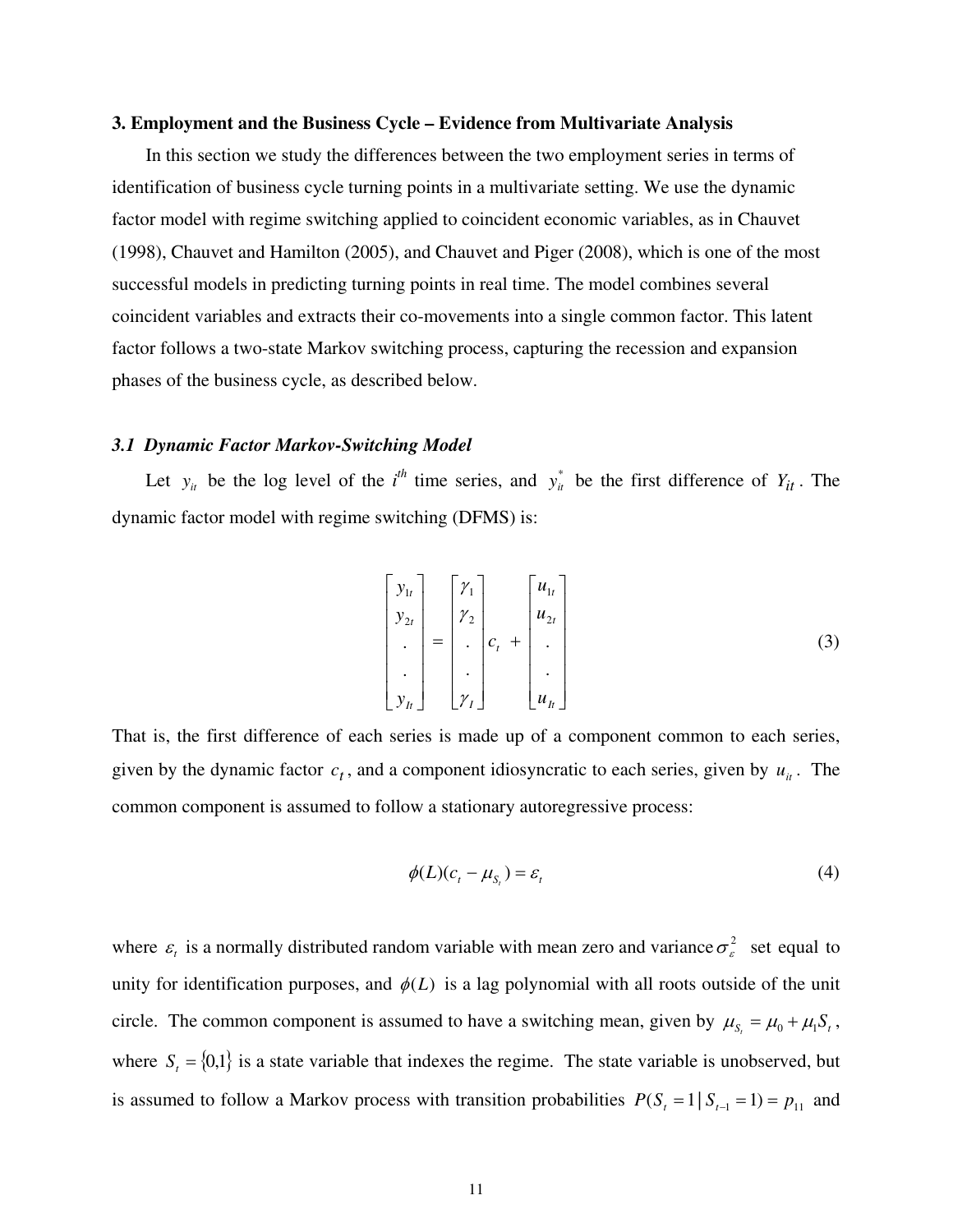$P(S<sub>t</sub> = 0 | S<sub>t-1</sub> = 0) = p<sub>00</sub>$ . As in the previous section, we identify the regimes by setting  $\mu_1 < 0$ , so that regime 1 is the recession state. Finally, each idiosyncratic component is assumed to follow a stationary autoregressive process:

$$
\theta_i(L)u_{it} = \omega_{it} \tag{5}
$$

where  $\omega_i$  follows a normal white noise process with variance  $\sigma_{\omega}^2$ , and  $\theta_i(L)$  is a lag polynomial with all roots outside the unit circle. The model yields as output estimated probabilities of the regime at time *t* conditional on the data, denoted  $P(S_t = k | T)$ ,  $k = 0,1$ , and a business cycle index,  $c_t$ .

#### *3.2 Full Sample Multivariate Analysis*

 Chauvet (1998) constructs a coincident indicator of the U.S. business cycle through the DFMS model using the four monthly variables highlighted by the NBER in establishing turning point dates: industrial production (IP), real manufacturing and trade sales (MTS), real personal income excluding transfer payments (PILTP), and employment. However, instead of focusing on ENAP, Chauvet (1998) uses several alternative measures of employment.

 Chauvet (1998) and Stock and Watson (1989) find that monthly ENAP is a lagging rather than a coincident variable, as it is necessary to introduce a high order autoregressive process to eliminate the misspecification in the measurement equation. Since this would amount to study a lagging indicator, Chauvet (1998) considers other measures of employment such as total civilian employment (TCE), non-agricultural civilian employment (NACE), and hours of employees on nonagricultural payrolls (HENAP). For this same reason, Stock and Watson (1991) replace ENAP with HENAP. Parsimonious versions of the coincident indicator obtained from the switching dynamic factor model pass specification tests when these alternative employment series are used. More recently, Chauvet and Hamilton (2005) opt to use TCE rather than ENAP as the former presents a better performance in predicting turning points in real time than the latter, as discussed in the next section. These findings are in agreement with the evidence found in section 2, which shows that ENAP delivers delayed business cycle signals compared to TCE, especially with regards to troughs.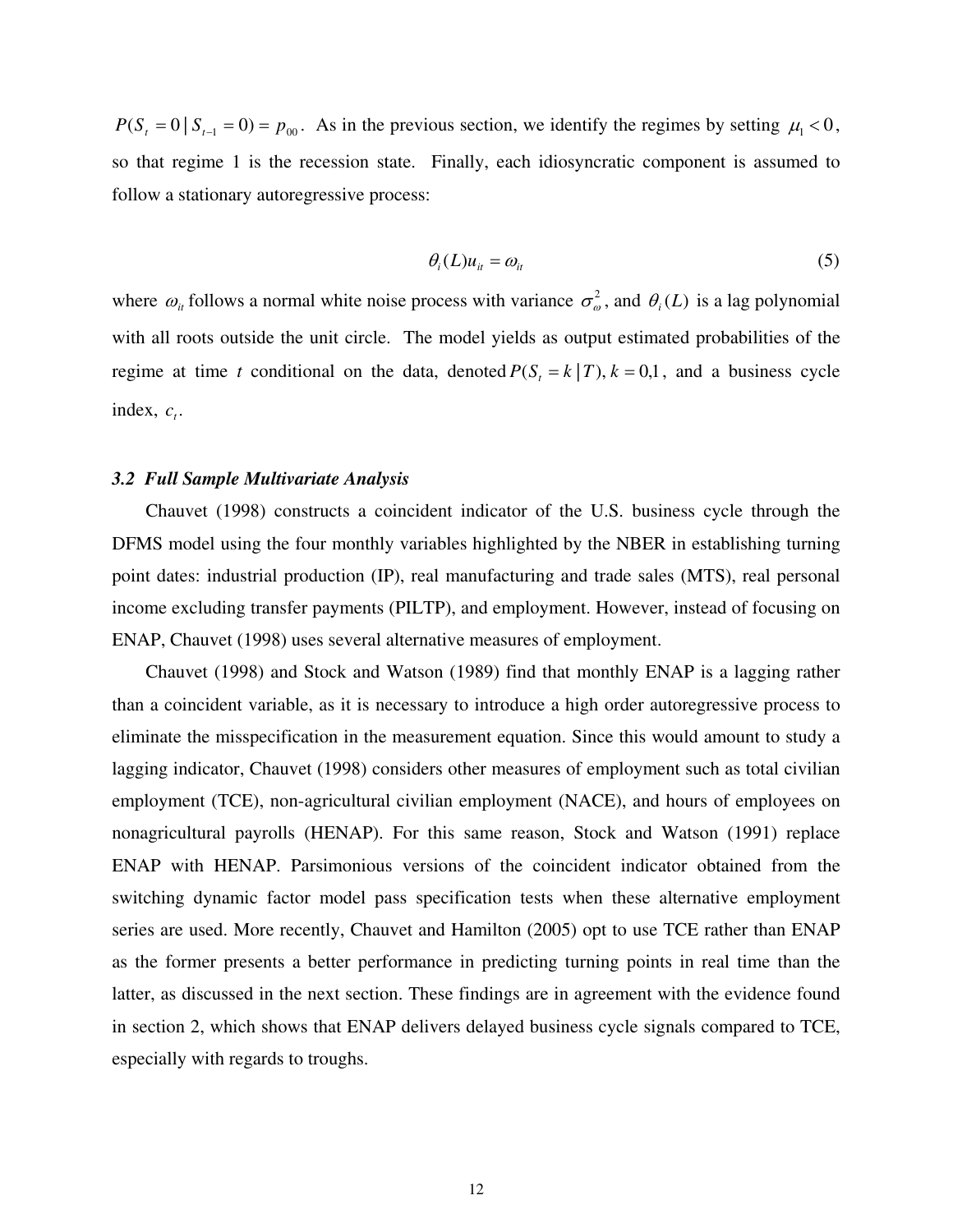We estimate two versions of the DFMS model applied to the four coincident series described above: one using TCE as the employment series, and another with TCE replaced by ENAP. We use Kim's filter (1994) to estimate the model and to obtain the probabilities of recession at time *t* conditional on the full sample data, denoted  $P(S_t = 1 | T)$ .

 Table 4 shows the maximum likelihood estimates. The model identifies two regimes that correspond to business cycle recessions and expansions. As found in the univariate analysis, both expansions and recessions are more accentuated when the model is estimated with ENAP compared to the version using TCE. However, differently from the univariate analysis, the coefficient of variation as measured by the metric  $\mu_1 / \sigma_{\varepsilon}$  is very close for both specifications, indicating that they yield similar signal to noise ratios.

 Figure 5 plots the smoothed probabilities of recession from the multivariate DFMS model using the four coincident series described above, with TCE as the employment series, whereas Figure 6 shows the probabilities of recession obtained when TCE is replaced by ENAP. The shaded areas represent recessions as dated by the NBER. The transition probabilities (Table 4) and the probabilities of recession also indicate that recessions are longer when using ENAP series than with TCE series.

 The probabilities of recession from the different specifications closely match NBER expansion and recession phases. That is,  $P(S_t = 1 | T)$  is high during recessions and low during expansions. However, in contrast with the univariate analysis of the TCE series, the multivariate DFMS with TCE yields probabilities of recession that are in close agreement with the NBER dating for *both* the first and the second part of the sample. On the other hand, as in the univariate analysis, the probabilities of recessions from the ENAP specification also exhibit a marked different pattern in the last three recessions compared to the first part of the sample. In particular, the probabilities of recession only decrease long after the end of these recessions as determined by the NBER.

 Figure 7 compares the probabilities of recession from the ENAP specification and from the TCE specification. Although these probabilities are very close to each other around all business cycle peaks, they are very different for the last three business cycle troughs. While the probabilities for the ENAP specification depict the jobless recoveries, the probabilities of recession from the TCE specification fall right around the trough of the last three recessions as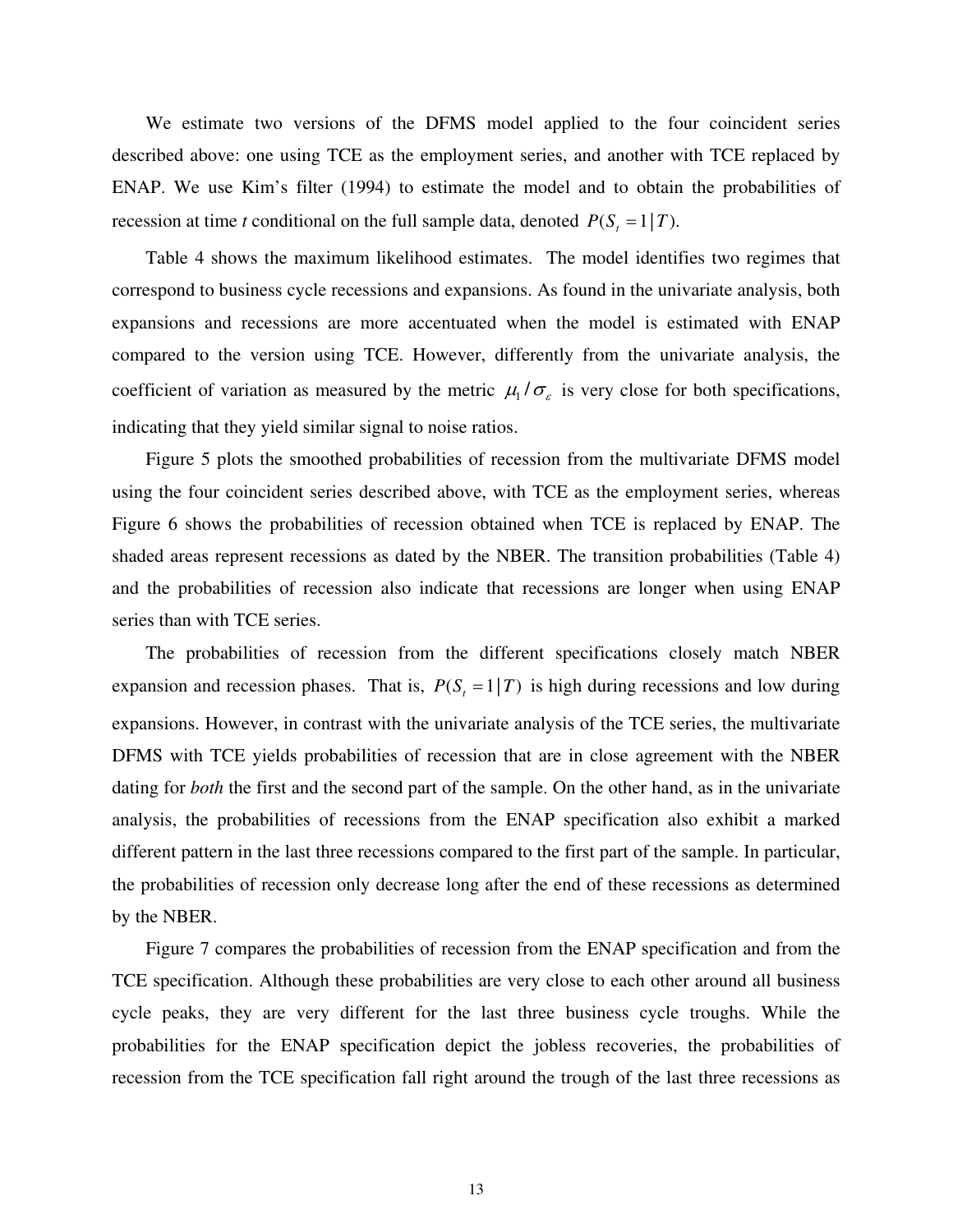determined by the NBER. As also found in the previous section, this reflects the fact that payroll employment has been very sluggish to recover while civilian employment has shown a much more prompt recovery in the last three decades. In particular, the probabilities of recession from the ENAP specification reflect the puzzling jobless recoveries that followed the 1990-1991 recession, the 2001 recession, and the 2007-2009 recession. These jobless recoveries have been a great source of uncertainty regarding the strength or weakness of economic conditions in real time.

 In order to obtain specific turning points dates, we again use a simple rule to convert the recession probabilities into a 0/1 dummy variable that defines whether the economy is in an expansion or recession regime at time *t.* The first month of a recession (expansion) phase is identified as the first month *t* for which the probability of recession (expansion) moves above 50%. That is, if  $P(S_{t-1} = 1 | T) < 0.50$  and  $P(S_t = 1 | T) \ge 0.50$  then *t* is the peak date for this recession phase. A similar procedure is implemented for a trough date.

 Tables 5 and 6 show the business cycle dating from the multivariate DFMS model with the four series described above using, respectively, TCE and ENAP as the employment series. The first and fourth columns of both tables report the NBER dating of business cycle peaks and troughs, respectively. The second and fifth columns give the business cycle peaks and troughs assigned by the DFMS model, respectively. The third and six columns give the lead or lag time of the turning point dating assigned by the DFMS model compared to the NBER dating.

 We begin with Table 5, which shows the results for the DFMS model using TCE. The DFMS model identifies all fifteen turning points in the sample, each of which corresponds to a NBER turning point, with no missing signals. The DFMS model also identifies these turning points with a high level of accuracy. In particular, for thirteen out of the fifteen turning points, the dates identified by the model are within one month of the NBER dates. The most distant turning point is the peak of the 2001 recession, in which the date identified by the model is four months prior to the NBER date. Stock and Watson (2010) show that several formal models for dating turning points also indicate that the peak of this recession might have occurred earlier.<sup>10</sup> For the most recent recession, the DFMS model using TCE identify the peak as in December 2007, coinciding with the NBER dating. The DFMS calls the end of this recession as in June

-

<sup>&</sup>lt;sup>10</sup> Some previous members as well as the current members of the NBER Business Cycle Dating Committee have informally discussed the possibility of revising the NBER peak date for this recession accordingly.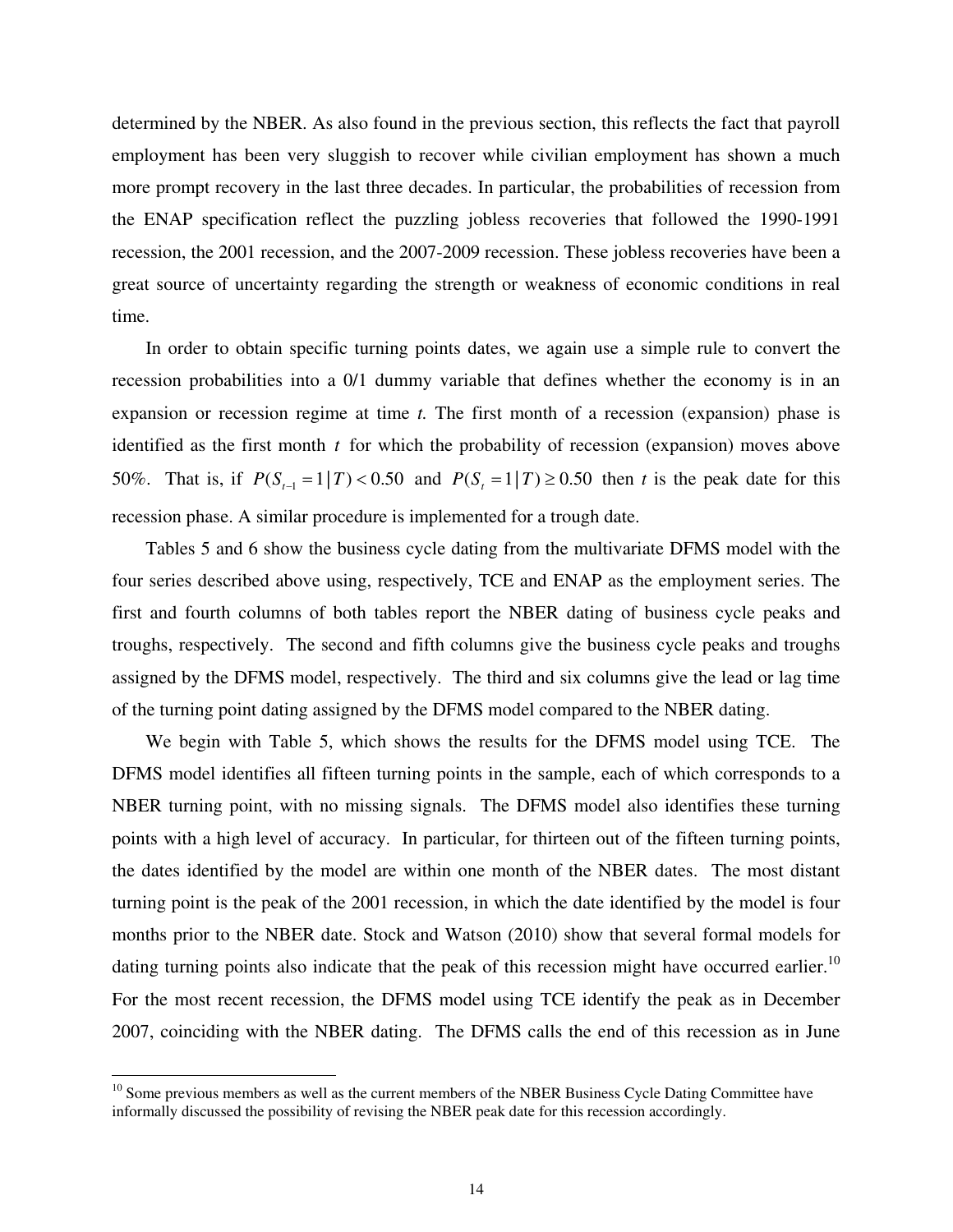2009. Although the NBER has yet not determined the end of the 2007-2009 recession at the time this paper was written, comments made by members of the NBER's business cycle dating committee indicate that June 2009 is the probable month for the end of the recession (Gordon, 2010).

 The performance of the DFMS model using ENAP is quite different compared to the specification using TCE, as reported in Table 6. In several instances, the DFMS model identifies turning point dates with a discrepancy of three or more months compared to the NBER dating, with a maximum discrepancy of nineteen months. In the first part of the sample, the DFMS with ENAP identifies the 1973-1974 recession as starting eight months after the beginning of this recession as called by the NBER. In the second part of the sample, and especially for the last three recessions, the model identifies their end as taking place a lot later than the NBER troughs. The end of the 1990-1991 recession is identified as taking place eight months after the NBER trough. The most dramatic difference is with respect to the end of the 2001 recession, which the model identifies as occurring nineteen months after the NBER trough. For the most recent recession, the trough is identified as December 2009, which would be six months after the NBER dating if the trough date called by the Committee were June 2009.

#### *3.3 Real Time Multivariate Analysis*

 In this section, we evaluate how the use of the different employment series can affect the performance of the DFMS model in predicting turning points in real time. We implement a similar real time exercise as in Chauvet and Hamilton (2005) and Chauvet and Piger (2008).

## *Data Set*

 We use a combination of the real time dataset collected in Chauvet (1998), Chauvet and Hamilton (2005), and Chauvet and Piger (2008). Real time data for PILTP and MTS were hand collected as part of a larger real-time data collection project at the Federal Reserve Bank of St. Louis and first used in Chauvet and Piger (2008). The ENAP and IP data series were obtained from the Federal Reserve Bank of Philadelphia real time data archive described in Croushore and Stark (2001). The real time data for TCE were hand-collected as part of Chauvet (1998) and Chauvet and Hamilton's (2005) research.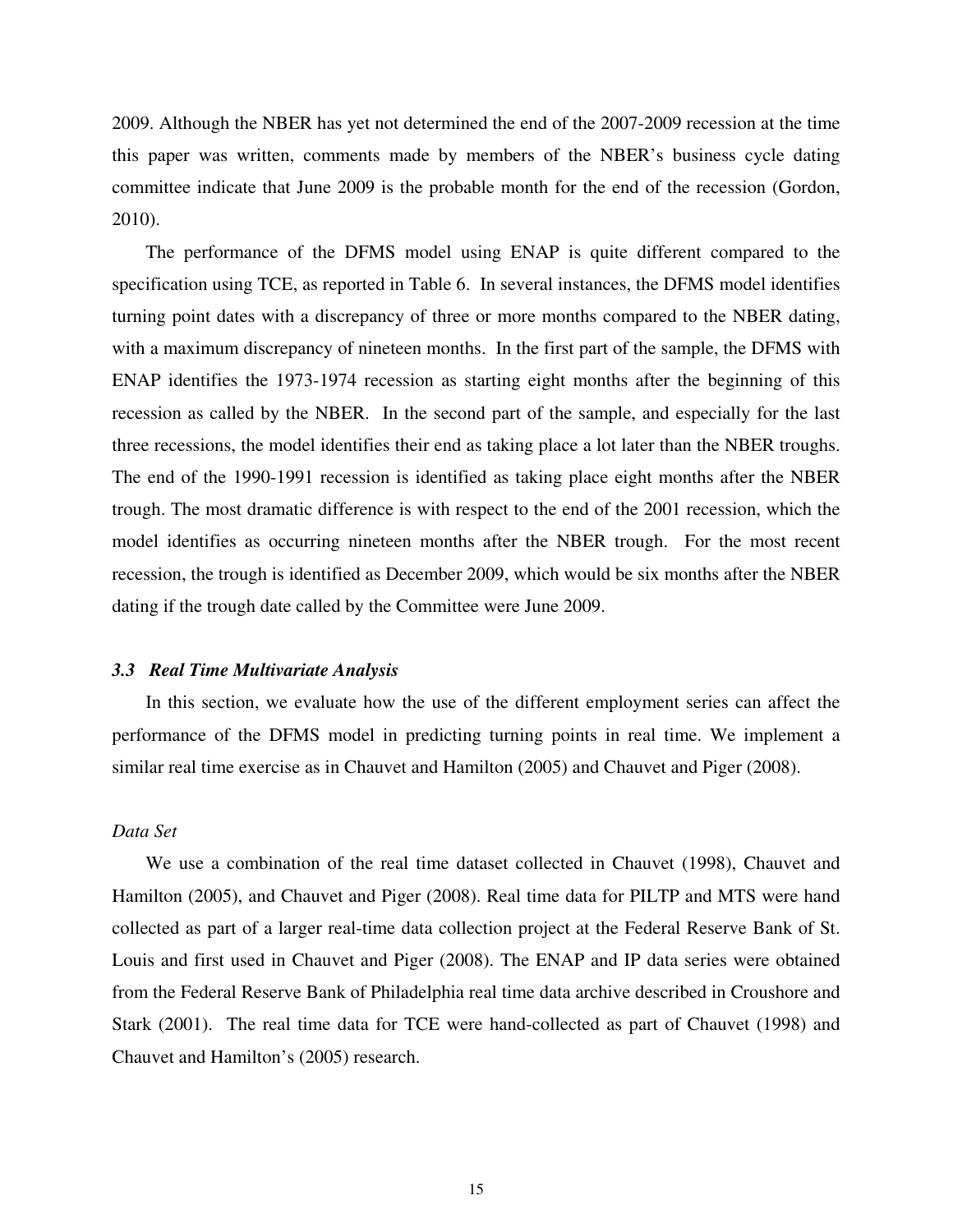The data collected are realizations, or *vintages*, of these time series as they would have appeared at the end of each month from November 1976 to June 2010. For each vintage from November 1976 to June 1996, the sample collected begins in January 1959 and ends with the most recent data available for that vintage. For each vintage from February 1996 to June 2006, the sample begins in January 1967, and for each vintage from July 2006 to June 2010, the sample begins in January 1959. For the series ENAP, TCE, IP, and PILTP, data are released for month *t* in month  $t+1$ . Thus, for these variables the sample ends in month  $R-1$  for vintage  $R$ . For MTS, data are released for month  $t$  in month  $t + 2$ . Thus, for this variable the sample ends in month  $R-2$  for vintage R. Thus, for each monthly vintage R we create a monthly data set of ENAP, TCE, IP, MTS and PILTP that would have been available at the end of month *R* .

In order to assess the real time performance of the multivariate model using the two different measures of employment, we apply the DFMS model described in section 3.1 to the real-time data set described above. The business cycle model is estimated on the end of each month, which is soon after the release of MTS data for that monthly vintage, and recursive real time probabilities of recessions are computed.

### *Real Time Analysis of Turning Points of the DFMS Model using ENAP and TCE*

 We now turn to the real-time performance of the DFMS model using the alternative measures of employment. We evaluate the differences between the two specifications in identifying business cycle turning points in real time for the 2001 and the 2007-2009 recessions.

 Figures 8 and 9 plot the real-time probabilities of recession obtained from different vintages around the turning points of the 2001 and the 2007-2009 recessions. That is, these figures show a sequence of  $P(S_t = 1 | \Psi_T)$ , where  $\Psi_T$  corresponds to the information available in the month in which the probability was calculated (vintage *R*), which uses the final data point information available,  $R - 2$  – the last month for which data are available for MTS. These probabilities are recursively estimated using just-in-time information, which includes unrevised and preliminary data. Since these probabilities use real time information, they also reflect the uncertainty about the economy at each month.

 As in the previous section, we use the simple rule of 50% as the threshold indicating the transition between business cycle phases. This rule yields a fast assessment on the state of the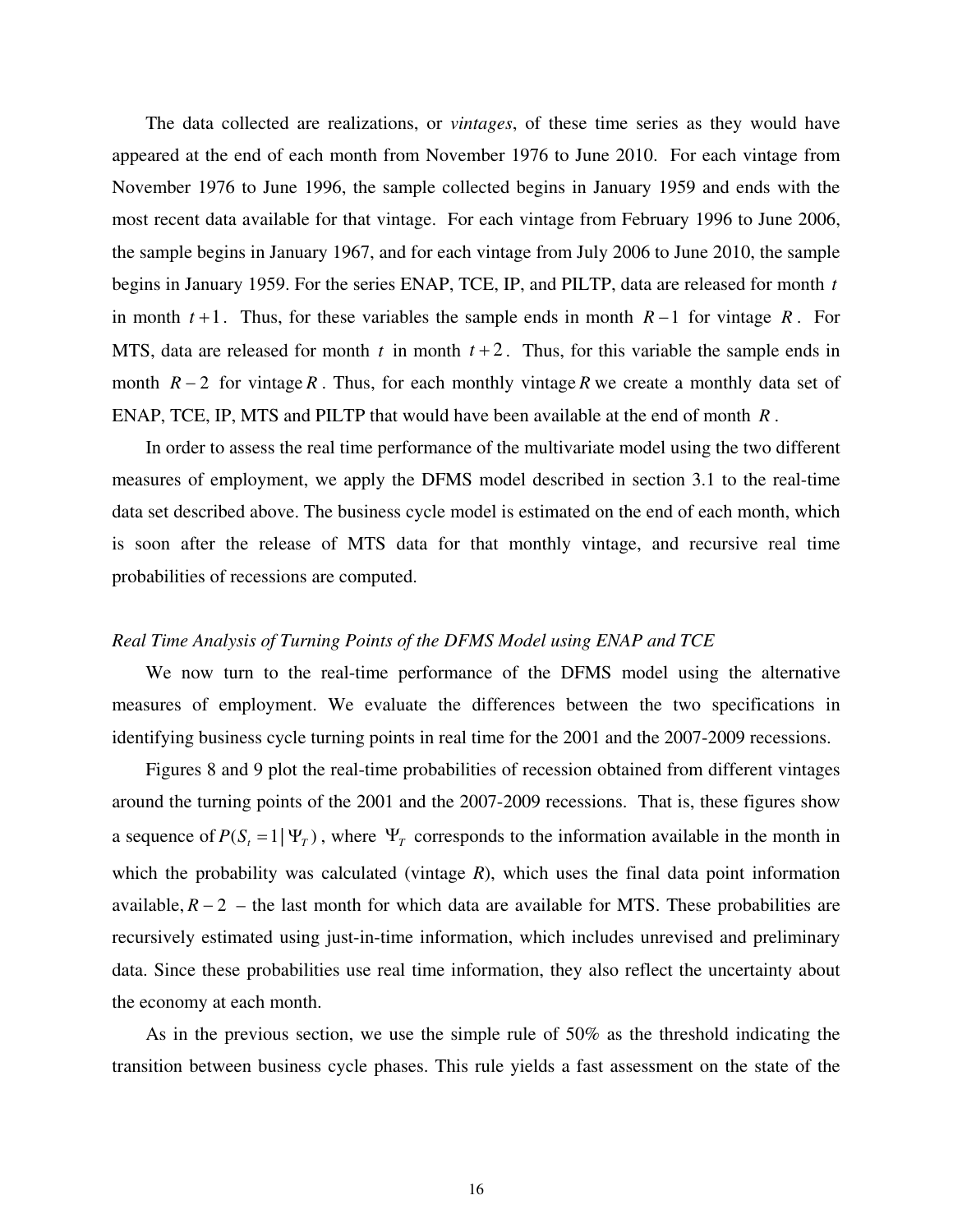economy.<sup>11</sup> The turning points identified by the DFMS model estimated using TCE are in closer agreement with the NBER business cycle phases. In addition, this specification delivers a much faster call of turning points in real time, as illustrated below. On the other hand, ENAP in real time tends to overestimate employment around the beginning of recessions and to underestimate employment around their end. The use of this employment series yields delays in signaling troughs, especially the most recent ones.

#### *2001 Recession*

-

 According to Figure 8, real-time assessment of the 2001 recession using the DFMS with TCE (top panel) would have indicated that this recession started in March 2001, using the vintage of June 2001. Interestingly, when subsequent data are used, which were continuously revised, the peak of this recession is indicated to have started earlier, in the fourth quarter of 2000 instead. With respect to the end of this recession, the DFMS with TCE indicates that the trough was in December 2001, using vintage data of January  $2002<sup>12</sup>$ 

 Figure 8 (bottom panel) shows the real time probabilities of recession for different vintages for the DFMS estimated using ENAP. As for the DFMS with the TCE data, the DFMS with ENAP also indicates that the 2001 recession started in the fourth quarter of 2000. However, there is a major difference between the information from the DFMS with ENAP compared to the DFMS with TCE regarding the end of this recession. The DFMS with ENAP would have indicated that this downturn did not end until 2003. The real-time probabilities of recession obtained when this measure of employment is considered suggest that there was a slight recovery in economic activity from October 2001 to July 2002. In particular, the DFMS model would have first established the trough date of November 2001 by the end of August of 2002. However, for a brief period, for vintages in mid-2003, the recession probabilities from the DFMS

 $<sup>11</sup>$  Although this rule maximizes the speed at which a turning point might be identified, it also increases the chances</sup> of declaring a false positive. A more reliable inference can be obtained using more information to verify a turning point as in Chauvet and Hamilton (2005) and in Chauvet and Piger (2008), who propose to use a low-order smoothed probability in addition to the current real time probability to increase accuracy. The information from the readily available real time probabilities is combined with the more precise information obtained from 1-step or 2 step ahead smoothed probabilities in real-time assessment of the business cycle phases. The metrics considered in these papers improve the quality of the inference in terms of accuracy, but they decrease speed in which turning points can be identified. Ideally, a combination of these metrics with the one used in this paper can be implemented in real time to first identify a turning point, and subsequently confirm the phase transition.

<sup>&</sup>lt;sup>12</sup> Chauvet and Hamilton (2005) find that the vintage of March 2002 would have indicated the end of this recession in November 2001, using the more conservative rule described in the previous footnote.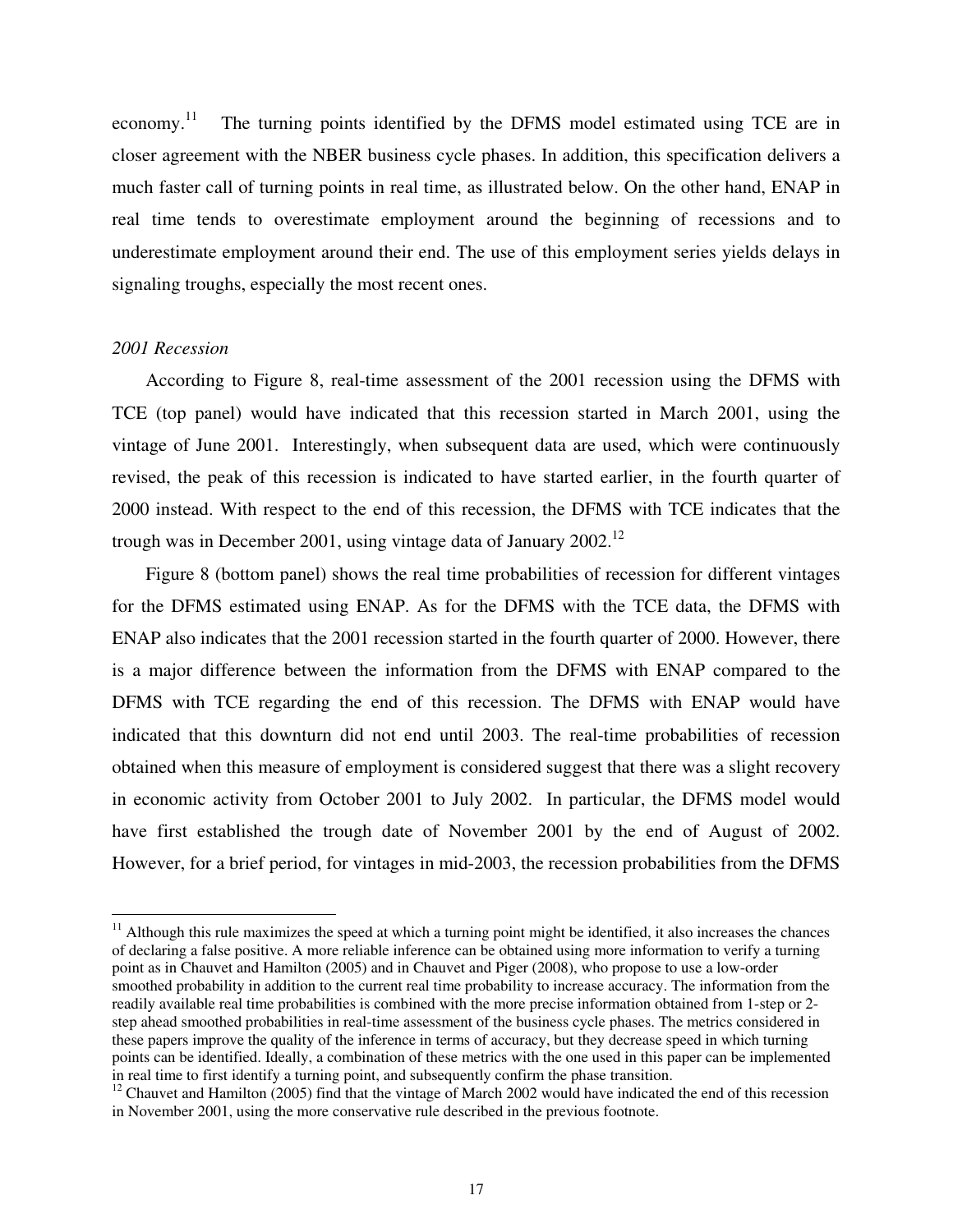model for 2002 and 2003 rose significantly to levels consistent with a continuation of the 2001 recession. This was the result of very weak employment data observed in 2002 and 2003, or the so-called "jobless recovery". This is consistent with findings in Chauvet and Hamilton (2005) and in Chauvet and Piger (2008).

#### *2007-2009 Recession*

 Figure 9 shows the real time probabilities of recession obtained from different vintages of the DFMS model using TCE (top panel) or using ENAP (bottom panel) around the 2007-2009 recession. The probabilities from both specifications indicate that the peak of this recession occurred in December 2007, which is in agreement with the NBER dating. The NBER only announced the recession peak in December 2007 twelve months later, in December 2008. Using payroll employment as one of the four coincident variables, the recession would have been confirmed by the DFMS model as of April 2008 (using vintage of February 2008), while using civilian employment instead, the recession would have been confirmed by the DFMS model as of August 2008 (using vintage of June 2008).

 While there is an agreement regarding the peak date when TCE or ENAP are used in the DFMS model, this is not the case for the end of this recent recession. The probabilities of recession from the DFMS with TCE indicate that the trough of this recession occurred in June 2009, using information available in August 2009 and vintage of June 2009). On the other hand, the DFMS model with ENAP indicates that the trough only occurred a couple of months later, in December 2009, using information available in April 2010 (vintage of February 2010).

#### **4. Conclusions**

 This paper examines the implication for prediction of business cycle phases of recent changes in the cyclical behavior of employment. Nonlinear univariate and multivariate models show that the most important discrepancies between the two main employment series - employees on non-agricultural payrolls (ENAP) and total civilian employment (TCE) occur around transitions of business cycle phases. In particular, the employment series used by the NBER, ENAP, has displayed a very slow recovery in the last three recessions, while TCE has exhibited a more swift recovery.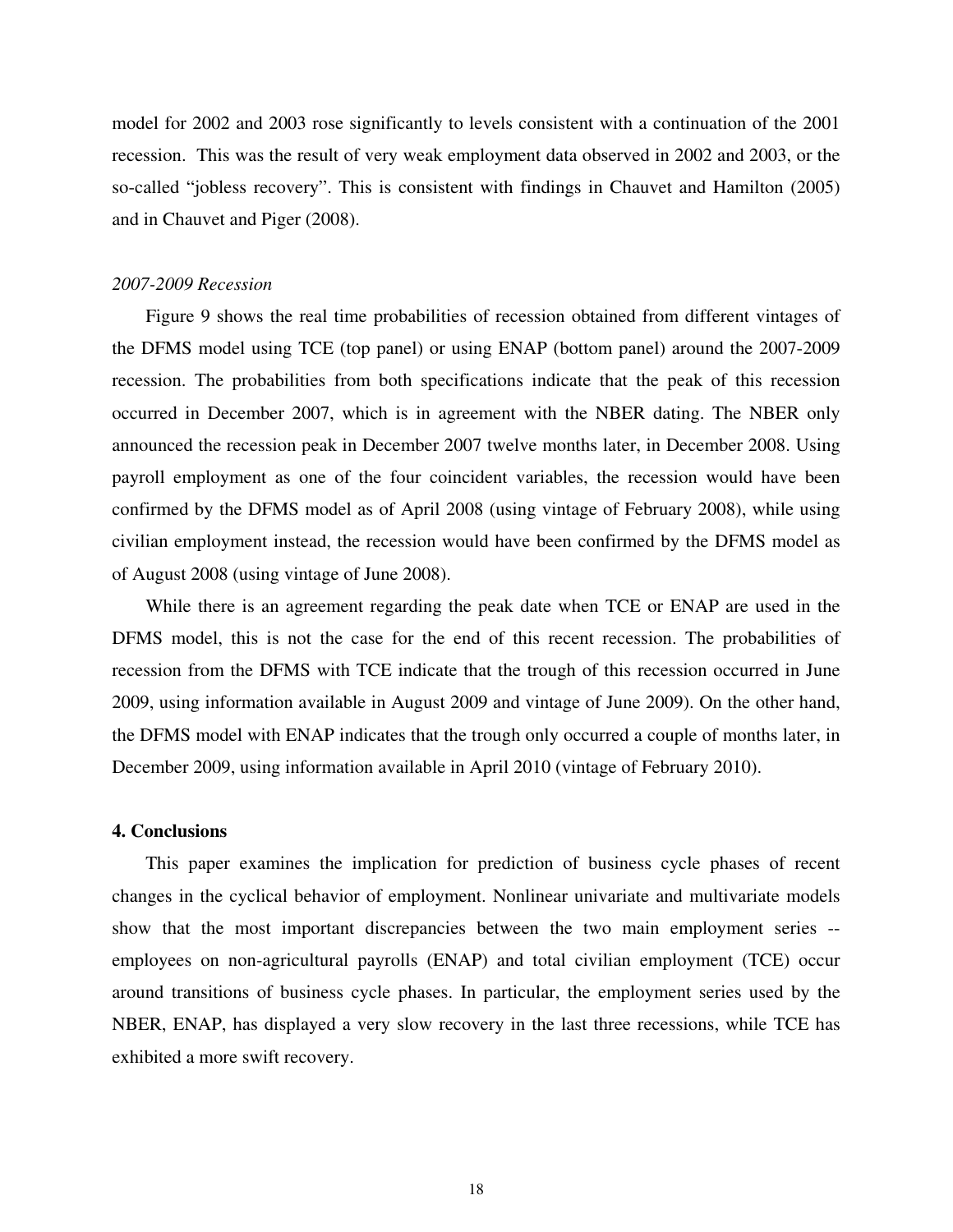The conflicting information from the employment series has significantly contributed to the uncertainty about economic conditions during recessions and recoveries. The jobless recoveries measured by payroll employment and their real significance in terms of gauging the strength or weakness of labor market conditions and aggregate economic conditions on a timely basis is a crucial issue as they have played an important role in influencing economic agent's decisions as well as monetary and fiscal policy, as illustrated in the recent economic downturn.

 We find that the identification of business cycle turning points, especially troughs, is sensitive to the measure of employment utilized. This is the case not only when unrevised real time data are considered, but also for fully revised data. In particular, the nonlinear multivariate dynamic factor model that includes TCE yields more precise and faster identification of business cycle troughs than the specification of this model that includes instead payroll employment.

 The cyclical differences between these series may be related to the nature of these series and the facet of the labor market that they measure, but are also possibly related to potential structural changes in the labor market in the recent decades. We are currently examining in an on-going project the possible economic causes of the divergences between payroll employment and total civilian employment, the possible implications for the most recent as well as for future recessions and recoveries, and the potential implications for implementation of monetary and fiscal policies.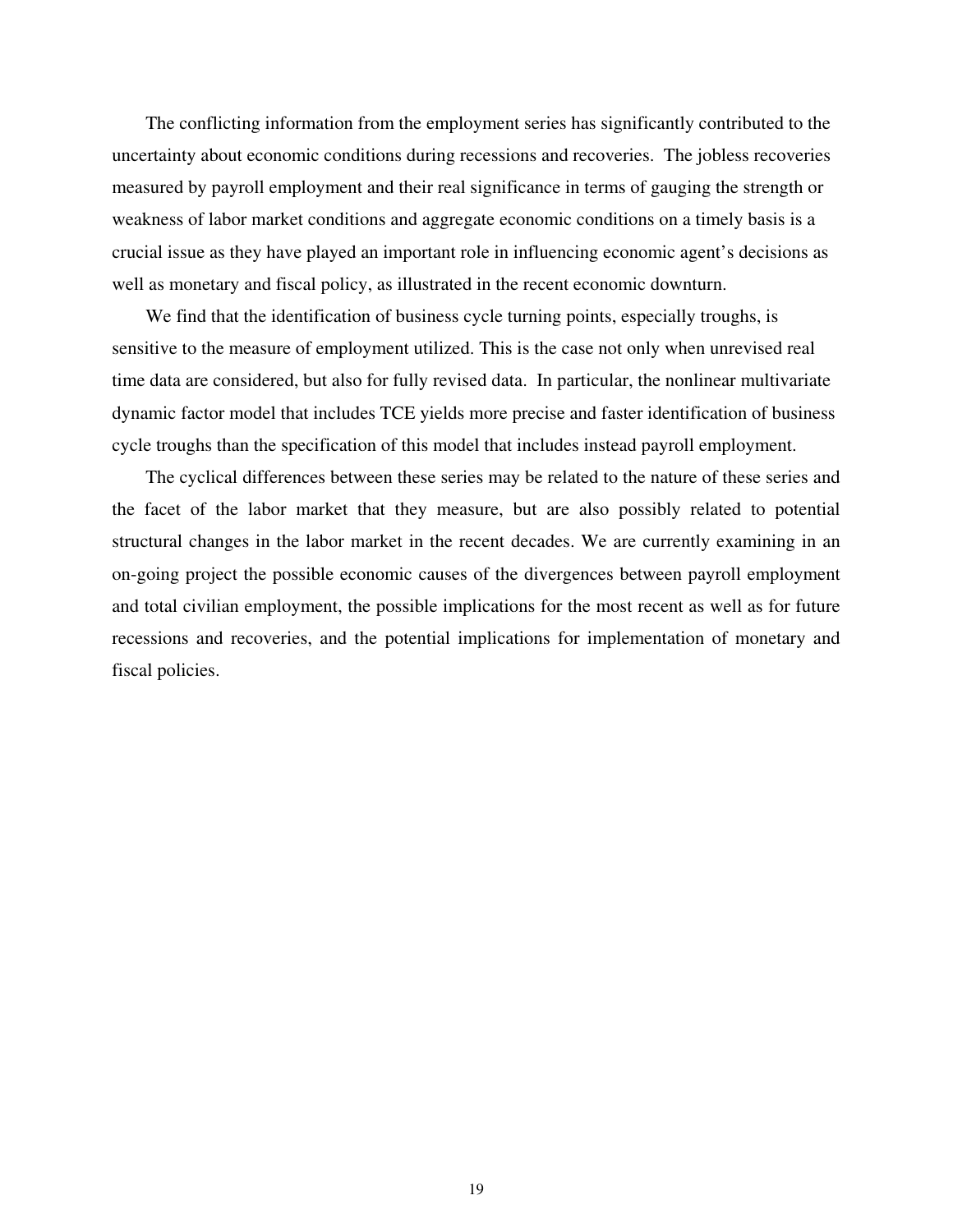### **References**

- Bry, G. and Boschan, C., 1971, *Cyclical Analysis of Time Series: Selected Procedures and Computer Programs,* New York: National Bureau of Economic Research.
- Burns, A.F. and W.A. Mitchell, 1946, *Measuring Business Cycles,* New York: National Bureau of Economic Research.
- Chauvet, M., 1998, An Econometric Characterization of Business Cycle Dynamics with Factor Structure and Regime Switching, *International Economic Review* 39, 969-996.
- Chauvet, M. and J. Piger, 2003, Identifying Business Cycle Turning Points in Real Time, Federal Reserve Bank of St. Louis *Review* 85, 47-61.
- Chauvet, M. and J. Hamilton, 2005, "Dating Business Cycle Turning Points," with J.D. Hamilton in "*Nonlinear Time Series Analysis of Business Cycles*;" ed. Van Dijk, Milas, and Rothman, *Elsevier's Contributions to Economic Analysis Series,* 1-54.
- Chauvet, M. and J. Piger, 2008, A Comparison of the Real-Time Performance of Business Cycle Dating Methods, *Journal of Business and Economic Statistics* 26, 42-49.
- Croushore, D. and T. Stark, 2001, A Real-Time Data Set for Macroeconomists, *Journal of Econometrics* 105, 111-130.
- Gordon, R.J., 2010, Okun's Law, Productivity Innovations, and Conundrums in Business Cycle Dating, mimeo.
- Haltom, N.L., V.D. Mitchell and E. Tallman, 2005, "Payroll Employment Data: Measuring the Effects of Annual Benchmark Revisions," Federal Reserve Bank of Atlanta *Economic Review*, Second Quarter, 1-23.
- Hamilton, J.D., 1989, A New Approach to the Economic Analysis of Nonstationary Time Series and the Business Cycle, *Econometrica* 57, 357-384.
- Hamilton, J.D. Waggoner, D.F. and T. Zha, 2007, Normalization in Econometrics, *Econometric Reviews* 26, 221-252.
- Juhn, C. and S. Potter (1999), Explaining the recent divergence in payroll and household employment growth, Current Issues in Economics and Finance, Federal Reserve Bank of New York, December, 1-6.
- Kane, T. (2004), Diverging employment data: A critical view of the payroll survey, The Heritage Foundation Center for Data Analysis, CDA04-03, available at http://www.heritage.org/Research/Labor/CDA04-03.cfm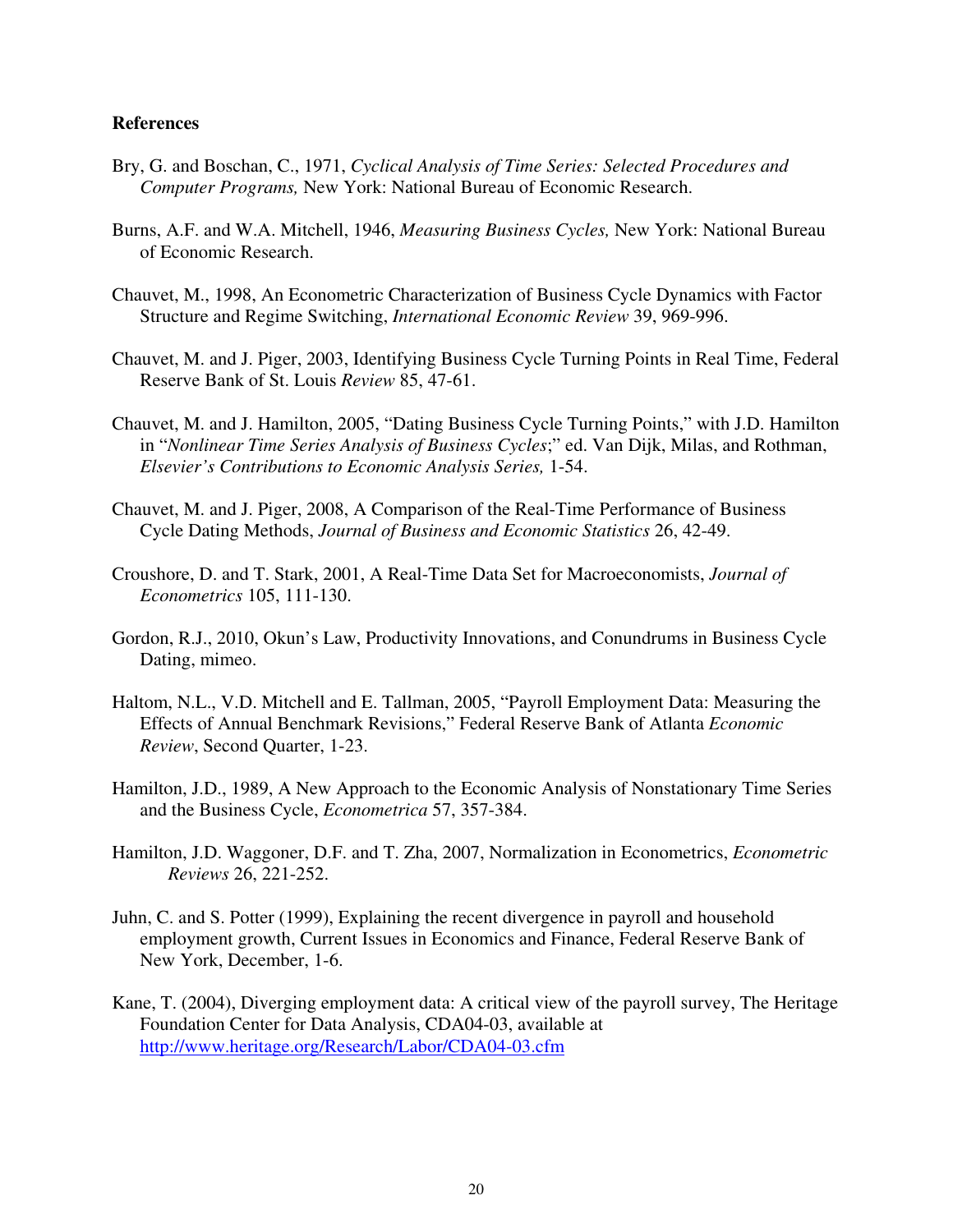- Kim, C.-J., 1994, Dynamic linear models with Markov-switching, *Journal of Econometrics* 60, 1-22.
- Kitchen, John, 2003, "A Note on the Observed Downward Bias in Real-Time Estimates of Payroll Jobs Growth in Early Expansions," mimeo.
- Stock, J.H. and M.W. Watson, 1989, "New Indexes of Coincident and Leading Economic Indicators," *NBER Macroeconomics Annual*, 4, 351-393.
- Stock, J.H. and M.W. Watson, 1991, "A Probability Model of the Coincident Economic Indicators." in *Leading Economic Indicators: New Approaches and Forecasting Records,* ed. K. Lahiri and G.H. Moore, Cambridge: Cambridge University Press, 63-89.
- Stock, J.H. and M.W. Watson, 2010, "Indicators of Dating Business Cycles: Cross-History, Selection, Comparisons, Possible Changes." 2010 Annual Meeting of the American Economic Association.
- Summers, P.M. and L. Warren, 2011, "Labor Market Cycles and Business Cycles," mimeo, Texas Tech University.
- Watson, M.W, 1994, "Business Cycle Durations and Postwar Stabilization of the U.S. Economy," *American Economic Review,* 84, 24-46.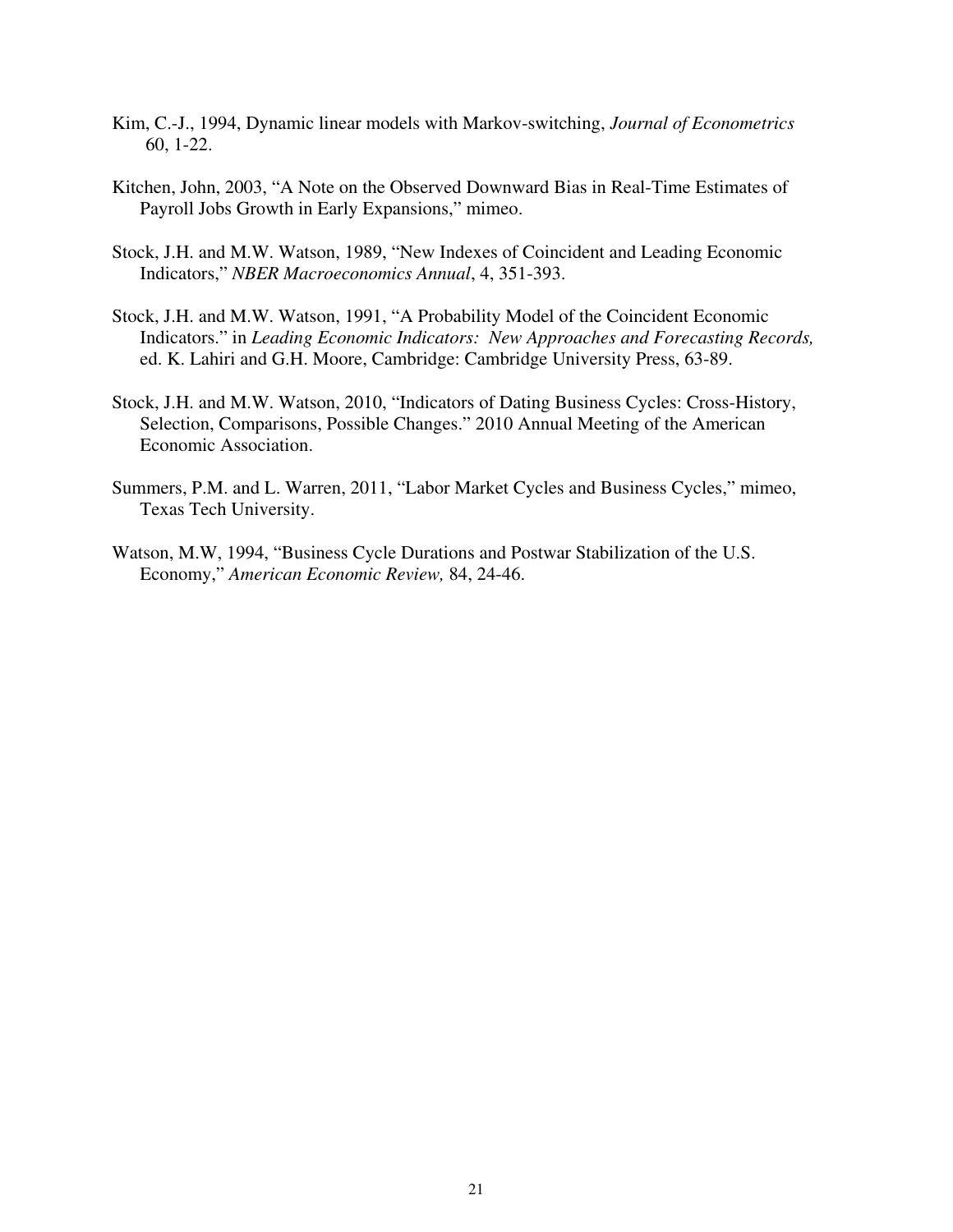**Table 1 Maximum Likelihood Estimates of Univariate Markov-Switching Model** 

| <b>Parameter</b> | <b>Payroll Employment</b> | <b>Total Civilian Employment</b> |
|------------------|---------------------------|----------------------------------|
| $\mu_{0}$        | 0.23                      | 0.17                             |
| $\mu_{1}$        | (0.01)<br>$-0.38$         | (0.02)<br>$-0.30$                |
|                  | (0.02)                    | (0.)                             |
| $p_{00}$         | 0.98<br>(0.07)            | 0.98<br>(0.01)                   |
| $p_{11}$         | 0.93                      | 0.91                             |
|                  | (0.02)                    | (0.05)                           |
| $\sigma$         | 0.17                      | 0.30                             |
|                  | (0.01)                    | (0.01)                           |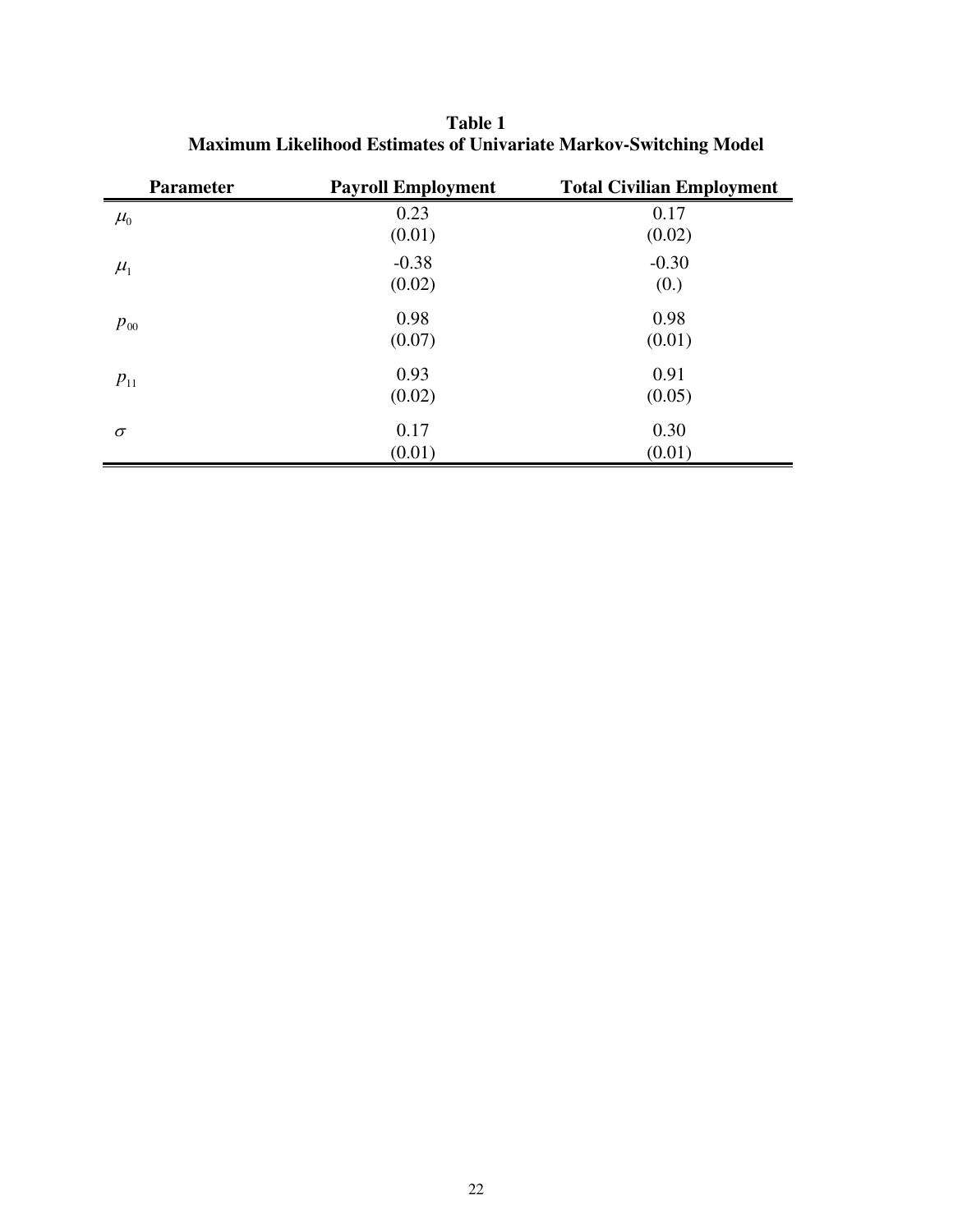| <b>Peak Date: NBER</b>         | <b>Peak Date: ENAP</b>             | <b>Peak Date Error:</b><br><b>Peak Date: TCE</b><br><b>ENAP</b> |                         | <b>Peak Date Error:</b><br><b>TCE</b>   |  |
|--------------------------------|------------------------------------|-----------------------------------------------------------------|-------------------------|-----------------------------------------|--|
| $---$                          | Jul 1959                           | ---<br>$---$                                                    |                         | ---                                     |  |
| Apr 1960                       | Apr 1960                           | $\boldsymbol{0}$                                                | Sep 1960                |                                         |  |
| Dec 1969                       | Mar 1970                           | $+3$                                                            |                         | ---                                     |  |
| Nov 1973                       | Jul 1974                           | $+8$                                                            | Jul 1974                | $+8$                                    |  |
| Jan 1980                       | Mar 1980                           | $+2$                                                            | Feb 1980                | $+1$                                    |  |
| Jul 1981                       | Jul 1981                           | $\boldsymbol{0}$                                                | May 1981                | $-2$                                    |  |
| Jul 1990                       | May 1990                           | $-2$                                                            | May 1990                | $-2$                                    |  |
| Mar 2001                       | Dec 2000                           | $-3$                                                            | Feb 2001                | $-1$                                    |  |
| Dec 2007                       | June 2007                          | Nov 2007<br>$+6$                                                |                         | $-1$                                    |  |
| <b>Mean Error:</b>             |                                    | $+1.8$ months                                                   |                         | $+1.1$ months                           |  |
| <b>Mean Absolute</b><br>Error: |                                    | 3 months                                                        |                         | 2.9 months                              |  |
| <b>False Peaks</b>             | $\mathbf{1}$                       |                                                                 |                         | $\bf{0}$                                |  |
| <b>Missed Peaks</b>            |                                    | $\bf{0}$                                                        |                         | $\mathbf{1}$                            |  |
| <b>Trough Date: NBER</b>       | <b>Trough Date:</b><br><b>ENAP</b> | <b>Trough Date</b><br><b>Error: ENAP</b>                        | <b>Trough Date: TCE</b> | <b>Trough Date</b><br><b>Error: TCE</b> |  |
|                                | Oct 1959                           |                                                                 |                         |                                         |  |
| Feb 1961                       | Feb 1961                           | $\boldsymbol{0}$                                                | Feb 1961                | $\boldsymbol{0}$                        |  |
| Nov 1970                       | Nov 1970                           | $\boldsymbol{0}$                                                |                         | ---                                     |  |
| Mar 1975                       | May 1975                           | $\overline{0}$                                                  | Mar 1975                | $\boldsymbol{0}$                        |  |
| Jul 1980                       | Jul 1980                           | $\boldsymbol{0}$                                                | Jun 1980                | $-1$                                    |  |
| Nov 1982                       | Dec 1982                           | Dec 1982<br>$+1$                                                |                         | $+1$                                    |  |
| Mar 1991                       | Feb 1992                           | $+11$<br>Jul 1991                                               |                         | $+4$                                    |  |
| <b>Nov 2001</b>                | Aug 2003                           | Jan 2002<br>$+21$                                               |                         | $+2$                                    |  |
| Not yet determined             | Not yet determined                 | Dec 2009                                                        |                         |                                         |  |
| <b>Mean Error:</b>             |                                    | $+4.7$ months                                                   |                         | +1 month                                |  |
| <b>Mean Absolute</b><br>Error: |                                    | 4.7 months                                                      |                         | 1.3 months                              |  |
| <b>False Troughs</b>           |                                    | $\mathbf{1}$                                                    |                         | $\bf{0}$                                |  |
| <b>Missed Troughs</b>          |                                    | $\bf{0}$                                                        |                         | 1                                       |  |

**Table 2 Business Cycle Dates from Univariate Markov-Switching Model Applied to Payroll Employment (ENAP) Growth and Total Civilian Employment (TCE) Growth**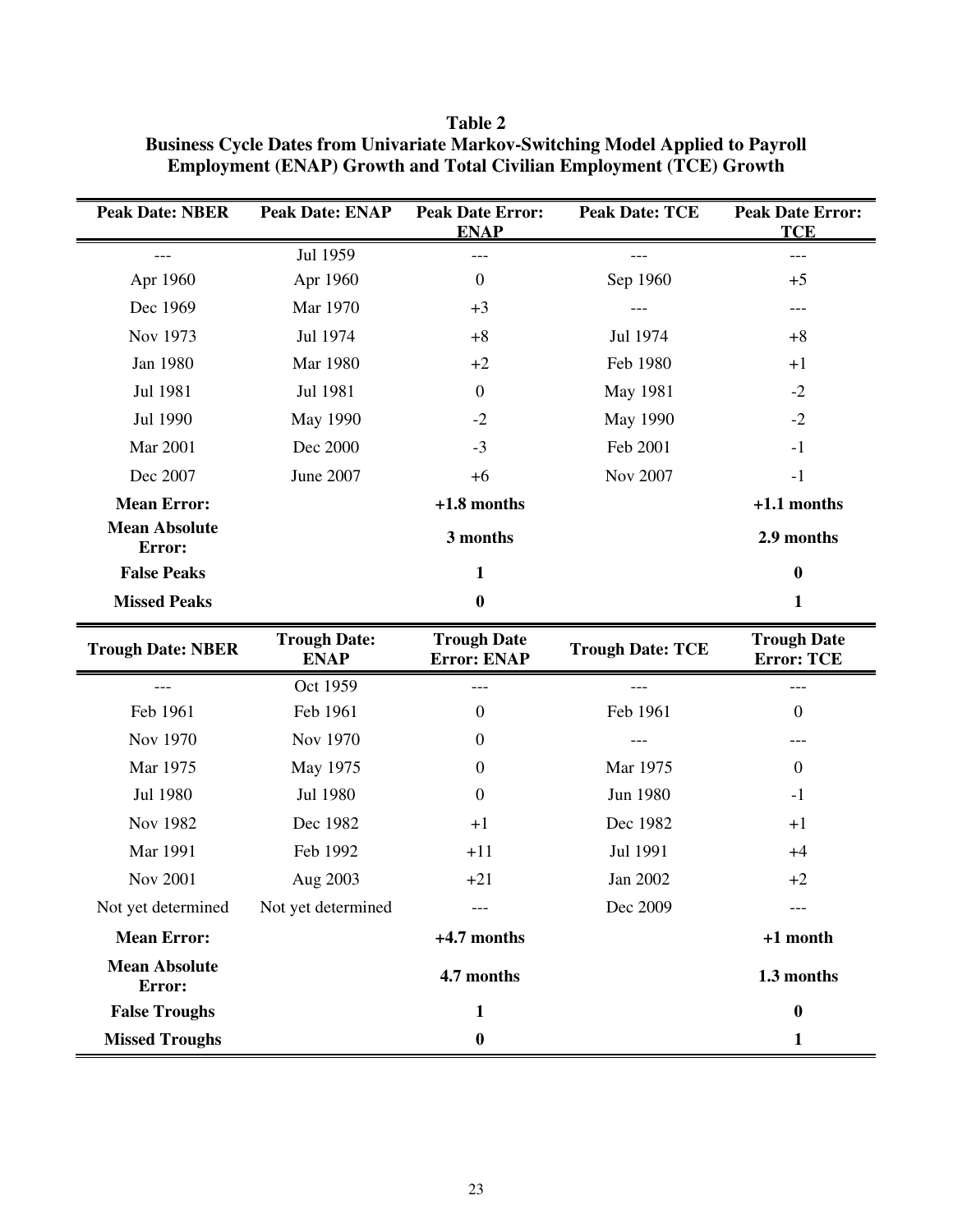| <b>Peak Date: NBER</b>         | <b>Peak Date Error:</b><br><b>ENAP</b>   | <b>Peak Date Error:</b><br><b>TCE</b>   |  |
|--------------------------------|------------------------------------------|-----------------------------------------|--|
| Apr 1960                       | $\boldsymbol{0}$                         | $\overline{0}$                          |  |
| Dec 1969                       | $+3$                                     | $+4$                                    |  |
| Nov 1973                       | $+8$                                     | $+8$                                    |  |
| Jan 1980                       | $+2$                                     | $+1$                                    |  |
| Jul 1981                       | $\theta$                                 | $-3$                                    |  |
| Jul 1990                       | $-1$                                     | $-4$                                    |  |
| <b>Mar 2001</b>                | $-1$                                     | $\overline{0}$                          |  |
| Dec 2007                       | $\overline{0}$                           | $-1$                                    |  |
| <b>Mean Error:</b>             | 1.4 months                               | 0.6 months                              |  |
| <b>Mean Absolute</b><br>Error: | 1.9 months                               | 2.6 months                              |  |
|                                |                                          |                                         |  |
| <b>Trough Date: NBER</b>       | <b>Trough Date</b><br><b>Error: ENAP</b> | <b>Trough Date</b><br><b>Error: TCE</b> |  |
| Feb 1961                       | $\Omega$                                 | $+2$                                    |  |
| Nov 1970                       | $\theta$                                 | $-5$                                    |  |
| Mar 1975                       | $+1$                                     | $\Omega$                                |  |
| Jul 1980                       | $\theta$                                 | $-1$                                    |  |
| Nov 1982                       | $+1$                                     | $-1$                                    |  |
| Mar 1991                       | $+2$                                     | $+2$                                    |  |
| <b>Nov 2001</b>                | $+12$                                    | $+2$                                    |  |
| <b>Mean Error:</b>             | 2.3 months                               | $-0.1$ month                            |  |

**Table 3 Deviation from NBER Business Cycle Dates of Business Cycle Dates from Bry-Boschan Algorithm Applied to Payroll Employment (ENAP) Growth and Total Civilian Employment (TCE) Growth**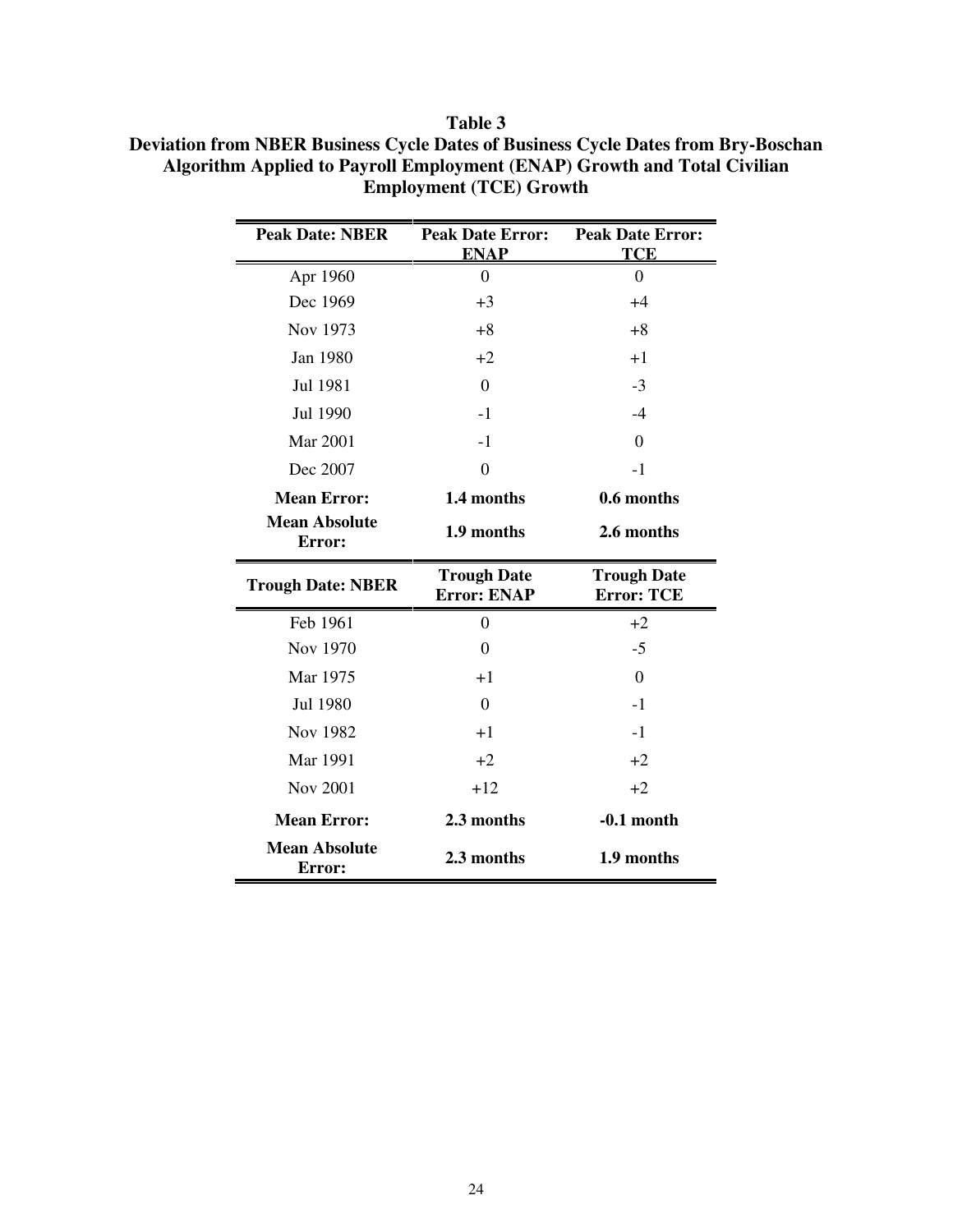| <b>Parameters</b>                        | <b>Payroll</b><br><b>Employment</b> | <b>Total Civilian</b><br>Employment |
|------------------------------------------|-------------------------------------|-------------------------------------|
| $\mu_{0}$                                | 1.48(0.20)                          | 1.42(0.27)                          |
| $\mu_{1}$                                | $-0.61(0.17)$                       | $-0.57(0.26)$                       |
| $p_{00}$                                 | 0.98(0.01)                          | 0.97(0.01)                          |
| $p_{11}$                                 | 0.92(0.03)                          | 0.88(0.06)                          |
| $\sigma_{\varepsilon}^2$                 | $\mathbf{1}$                        | $\mathbf{1}$                        |
| $\phi$                                   | 0.52(0.05)                          | 0.38(0.07)                          |
| Production                               | 0.31(0.02)                          | 0.37(0.03)                          |
| $\lambda_{Income}$                       | 0.17(0.01)                          | 0.24(0.02)                          |
| $\lambda_{\textit{Sales}}$               | 0.25(0.02)                          | 0.33(0.03)                          |
| $\lambda_{Employment}$                   | 0.13(0.01)                          | 0.12(0.02)                          |
| $\sigma^2_{\omega, \text{Production}}$   | 0.38(0.02)                          | 0.32(0.02)                          |
| $\sigma^2_{\omega,\,Income}$             | 0.10(0.01)                          | 0.08(0.01)                          |
| $\sigma_{\omega,\textit{Sales}}^2$       | 0.82(0.04)                          | 0.67(0.05)                          |
| $\sigma^2_{\omega, \textit{Employment}}$ | 0.06(0.01)                          | 0.07(0.01)                          |
| $\theta_{\text{Production}}$             | 0.16(0.04)                          | 0.13(0.05)                          |
| $\theta_{\textit{Income}}$               | 0.27(0.04)                          | 0.08(0.06)                          |
| $\theta_{\text{sales}}$                  | $-0.23(0.04)$                       | $-0.32(0.04)$                       |
| $\theta_{Employment}$                    | $-0.49(0.07)$                       | $-0.28(0.04)$                       |
| Log <sub>L</sub>                         | $-1405.72$                          | $-1597.12$                          |

# **Table 4 Maximum Likelihood Estimates of the Dynamic Factor with Markov-Switching Model**

Asymptotic standard errors in parentheses.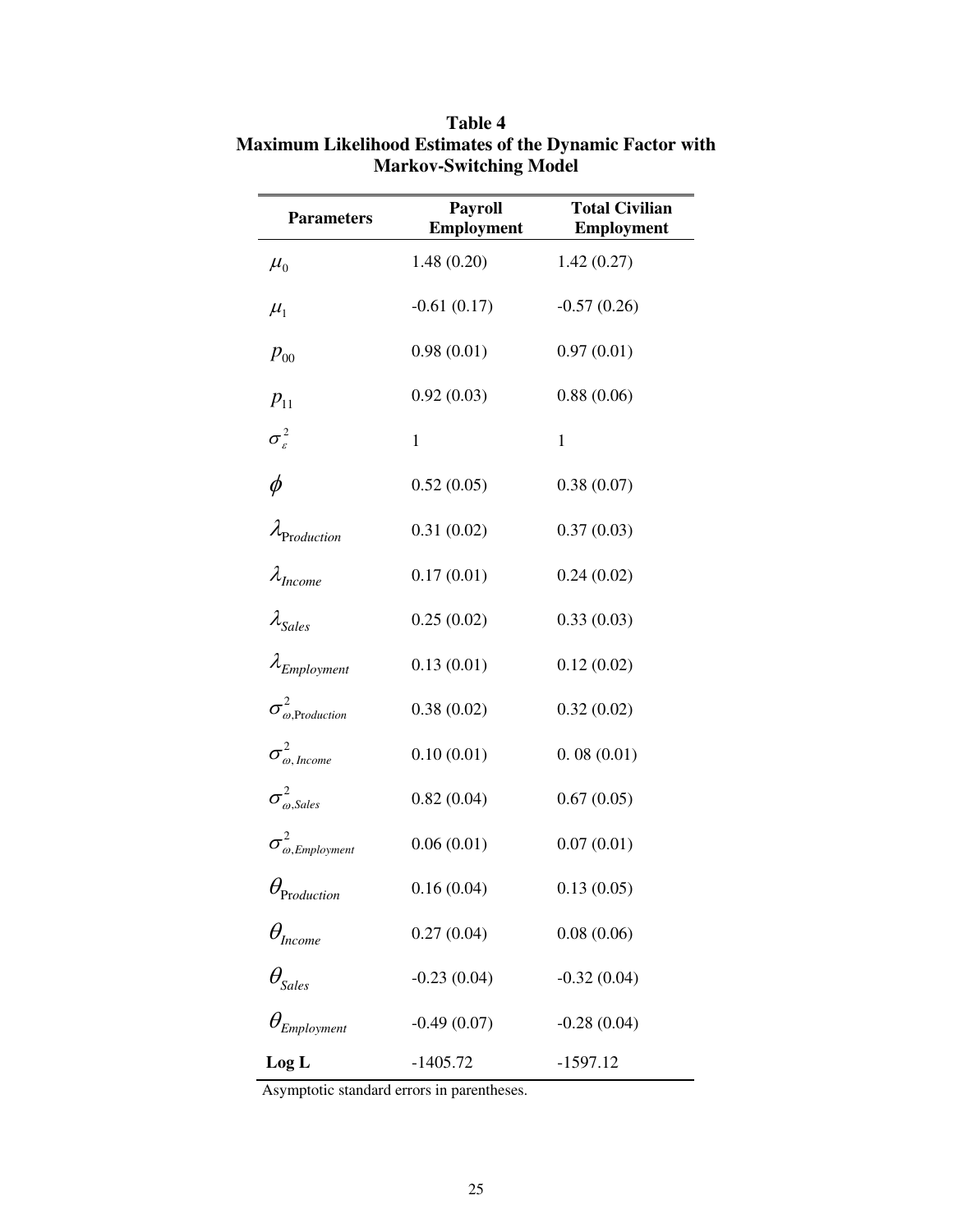#### **Table 5**

| Start of recession |                 | End of Recession |                 |             |          |
|--------------------|-----------------|------------------|-----------------|-------------|----------|
| <b>NBER</b>        | <b>DFMS</b>     | Lead/Lag         | <b>NBER</b>     | <b>DFMS</b> | Lead/Lag |
|                    |                 | Months           |                 |             | Months   |
| Apr 1960           | Feb 1960        | $-2$             | Feb 1961        | Jan 1961    | $-1$     |
| Dec 1969           | Nov 1969        | $-1$             | Nov 1970        | Nov 1970    | $\theta$ |
| Nov 1973           | Dec 1973        | $+1$             | Mar 1975        | Apr 1975    | $+1$     |
| Jan 1980           | Jan 1980        | $\theta$         | Jul 1980        | Jul 1980    | $\Omega$ |
| Jul 1981           | Aug 1981        | $+1$             | Nov 1982        | Nov 1982    | $\theta$ |
| Jul 1990           | Jun 1990        | $-1$             | Mar 1991        | Mar 1991    | $\theta$ |
| <b>Mar 2001</b>    | <b>Nov 2000</b> | $-4$             | <b>Nov 2001</b> | Dec 2001    | $+1$     |
| Dec 2007           | Dec 2007        | $\theta$         | N/A             | Jun 2009    |          |

**Dates of recessions as determined by the NBER and the Dynamic Factor Markov-Switching Model (DFMS) based on full-sample smoothed probabilities, using Civilian Employment, Sales, Personal Income, and Industrial Production**

**Table 6 Dates of recessions as determined by the NBER and the Dynamic Factor Markov-Switching Model (DFMS) based on full-sample smoothed probabilities, using Payroll, Sales, Personal Income, and Industrial Production** 

| Start of recession |             |                | End of Recession |             |                          |
|--------------------|-------------|----------------|------------------|-------------|--------------------------|
| <b>NBER</b>        | <b>DFMS</b> | Lead/Lag       | <b>NBER</b>      | <b>DFMS</b> | Lead/Lag                 |
|                    |             | Months         |                  |             | Months                   |
| Apr 1960           | May 1960    | $+1$           | Feb 1961         | Mar 1961    | $+1$                     |
| Dec 1969           | Mar 1970    | $+3$           | Nov 1970         | Nov 1970    | $\theta$                 |
| Nov 1973           | Jun 1974    | $+7$           | Mar 1975         | Jun 1975    | $+3$                     |
| Jan 1980           | Feb 1980    | $+1$           | Jul 1980         | Aug 1980    | $+1$                     |
| Jul 1981           | Aug 1981    | $+1$           | Nov 1982         | Dec 1982    | $+1$                     |
| Jul 1990           | May 1990    | $-2$           | Mar 1991         | Nov 1991    | $+8$                     |
| <b>Mar 2001</b>    | Dec 2000    | $-3$           | <b>Nov 2001</b>  | Jun 2003    | $+19$                    |
| Dec 2007           | Dec 2007    | $\overline{0}$ | N/A              | Dec 2009    | $\overline{\phantom{a}}$ |

Note: Leads or lags are represented by - or +, respectively, and indicate how many months the Markov switching model anticipates or lags the NBER dating, whereas 0 indicates that the two dating systems coincide. A business cycle downturn is identified when the smoothed probability of recession rises above 0.5. An upturn is identified when the probability of recession falls below 0.5.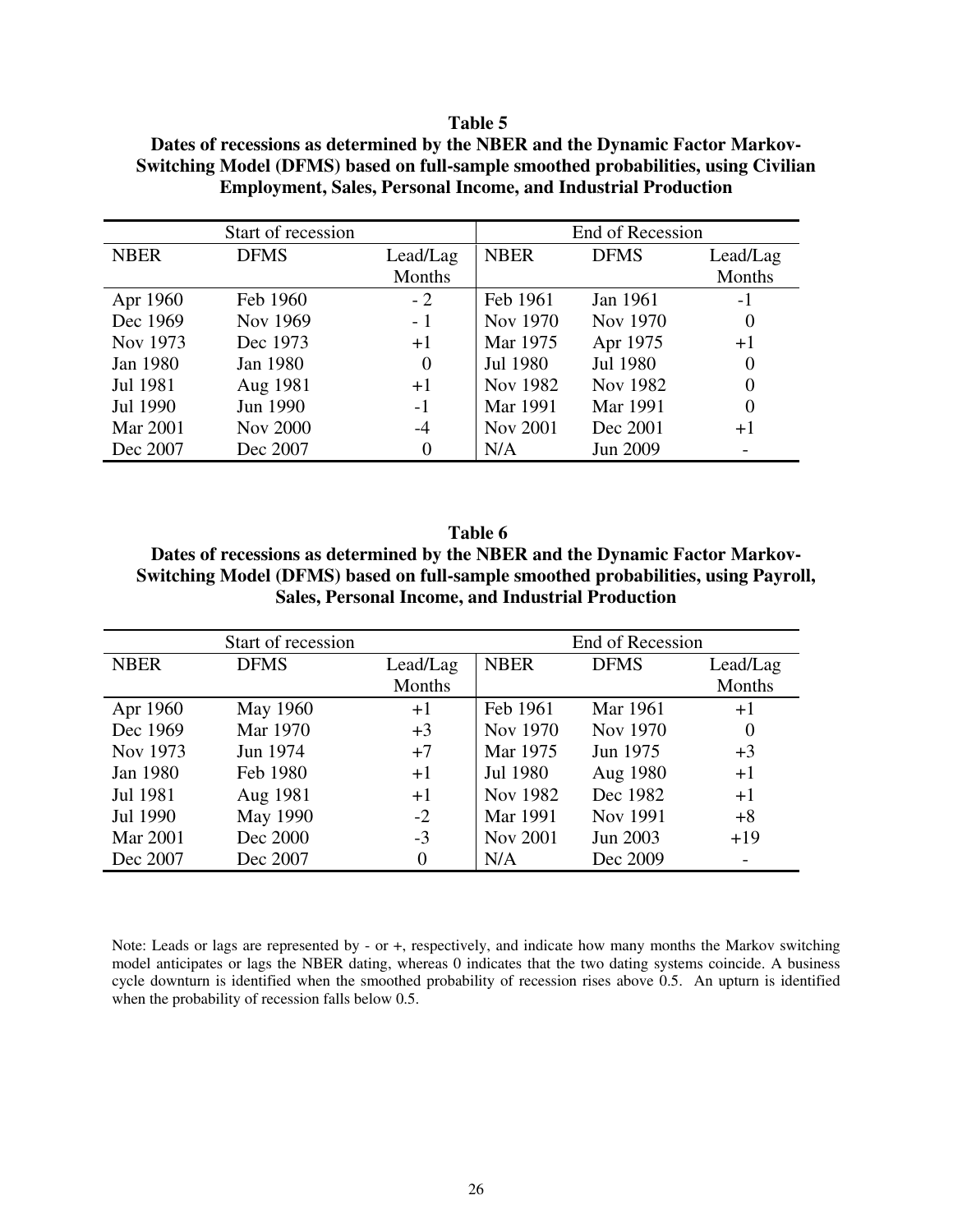**Figure 1 Smoothed Probability of Recession from Univariate Markov-Switching Models and NBER Recessions (Shaded Area)** 



**Payroll Employment Growth**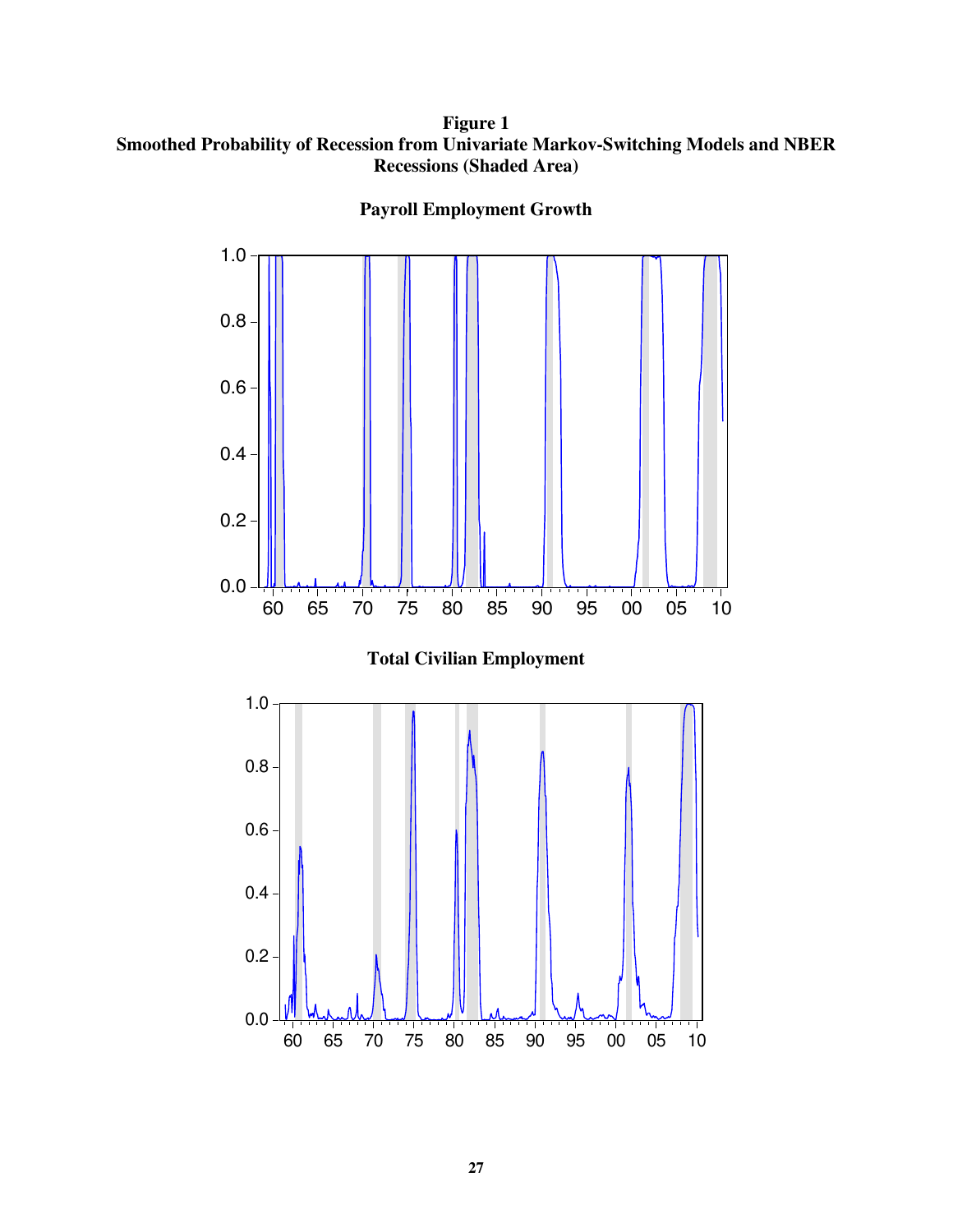**Figure 2 Normalized TCE and ENAP around the 1990-1991 Recession** 



**Figure 3 Normalized TCE and ENAP around the 1990-1991 Recession**

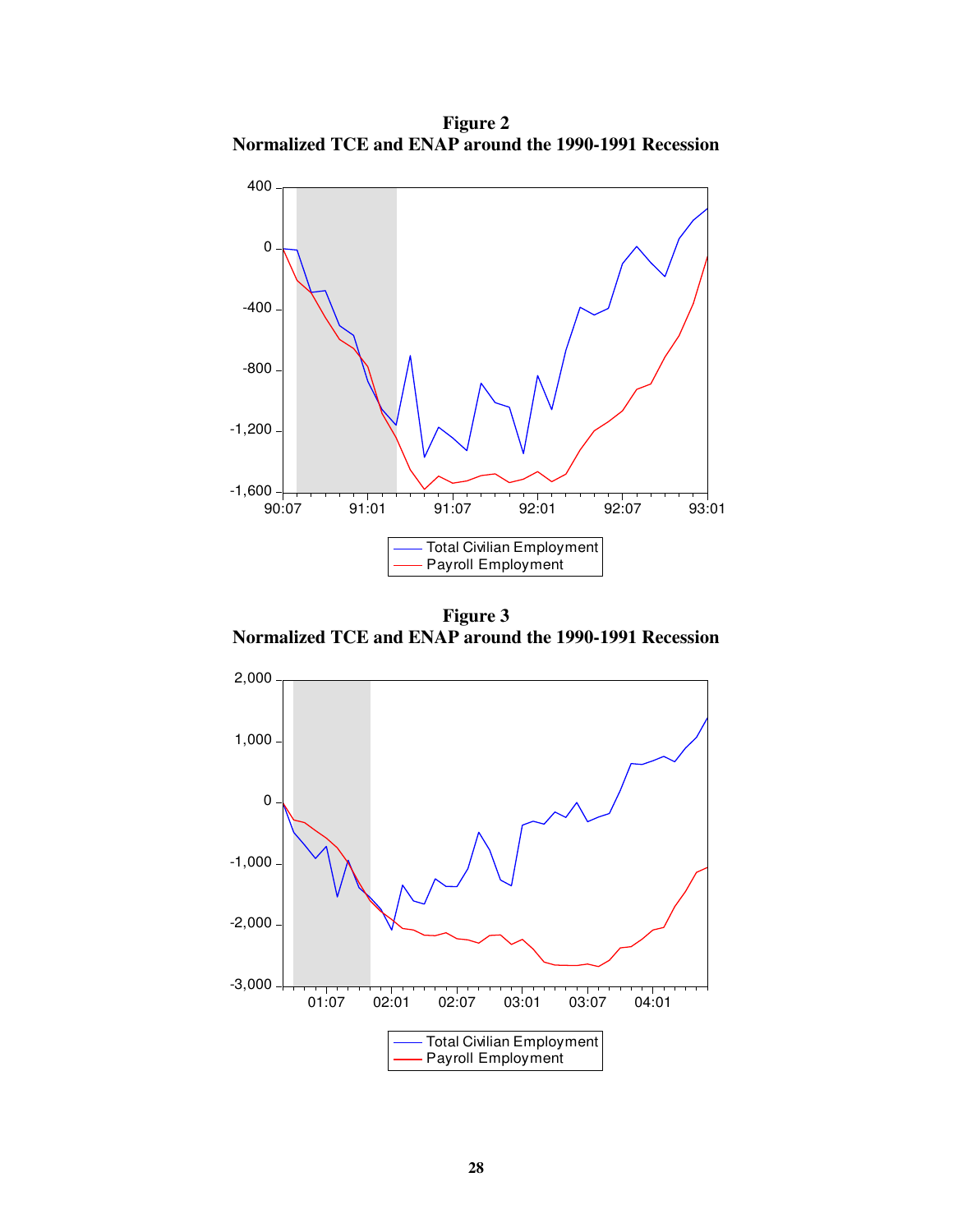**Figure 4 Normalized TCE and ENAP around the 2007-2009 Recession** 

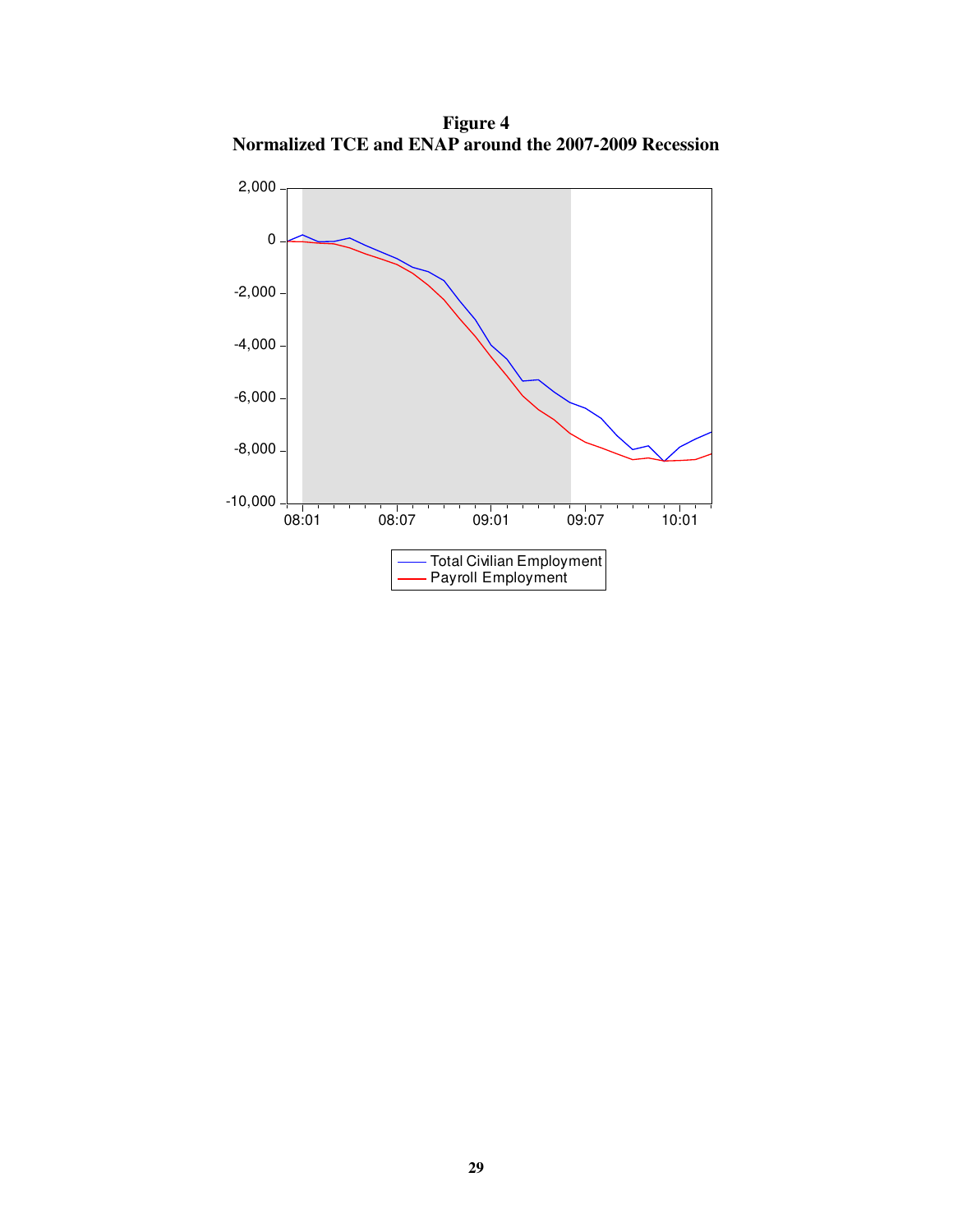



**Figure 6 – Smoothed Probabilities of Recession Obtained from the DFMS Model Using Payroll Employment, Sales, Personal Income, and Industrial Production** 

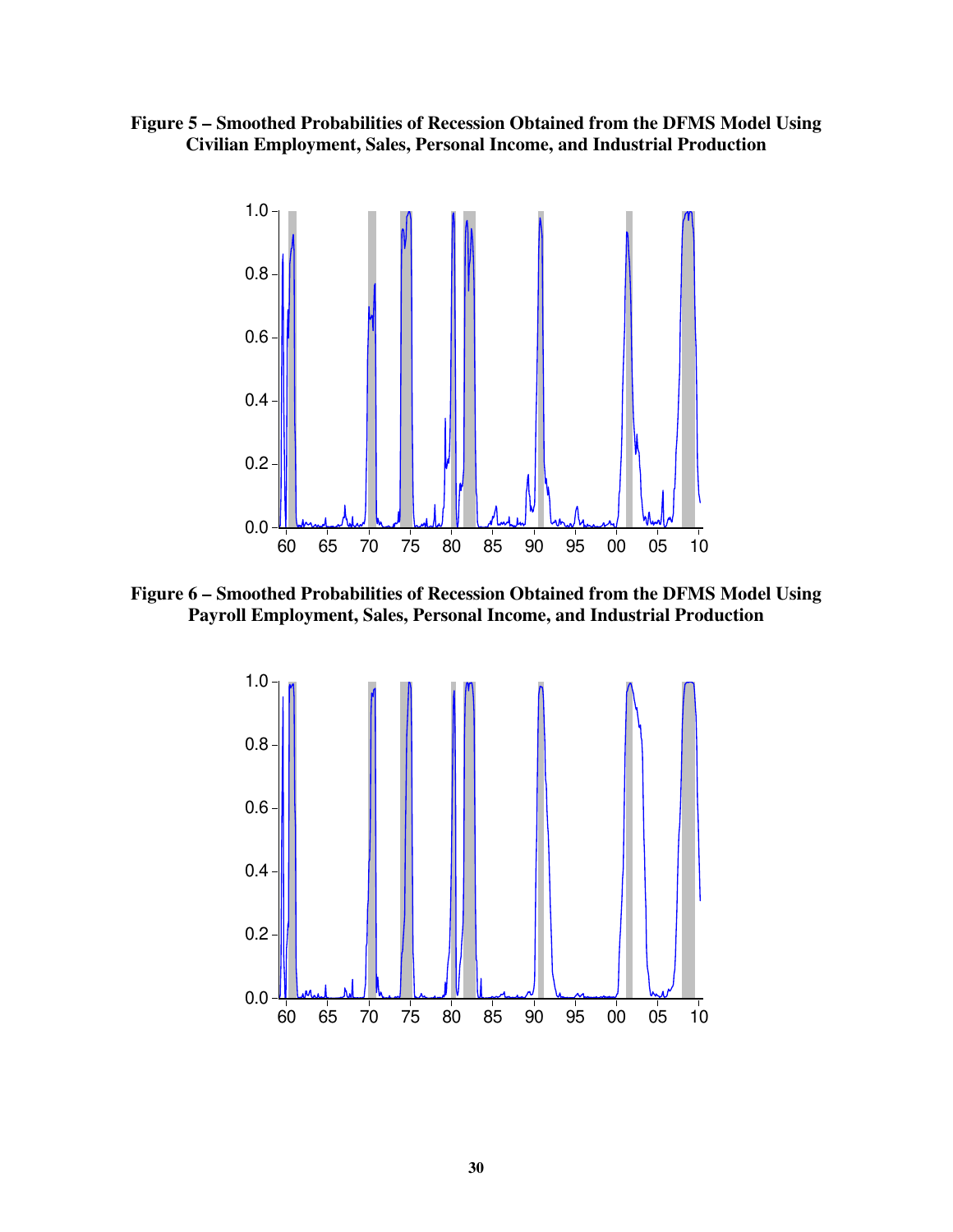

**Figure 7 – Smoothed Probabilities of Recession and NBER Recession (Shaded Area)**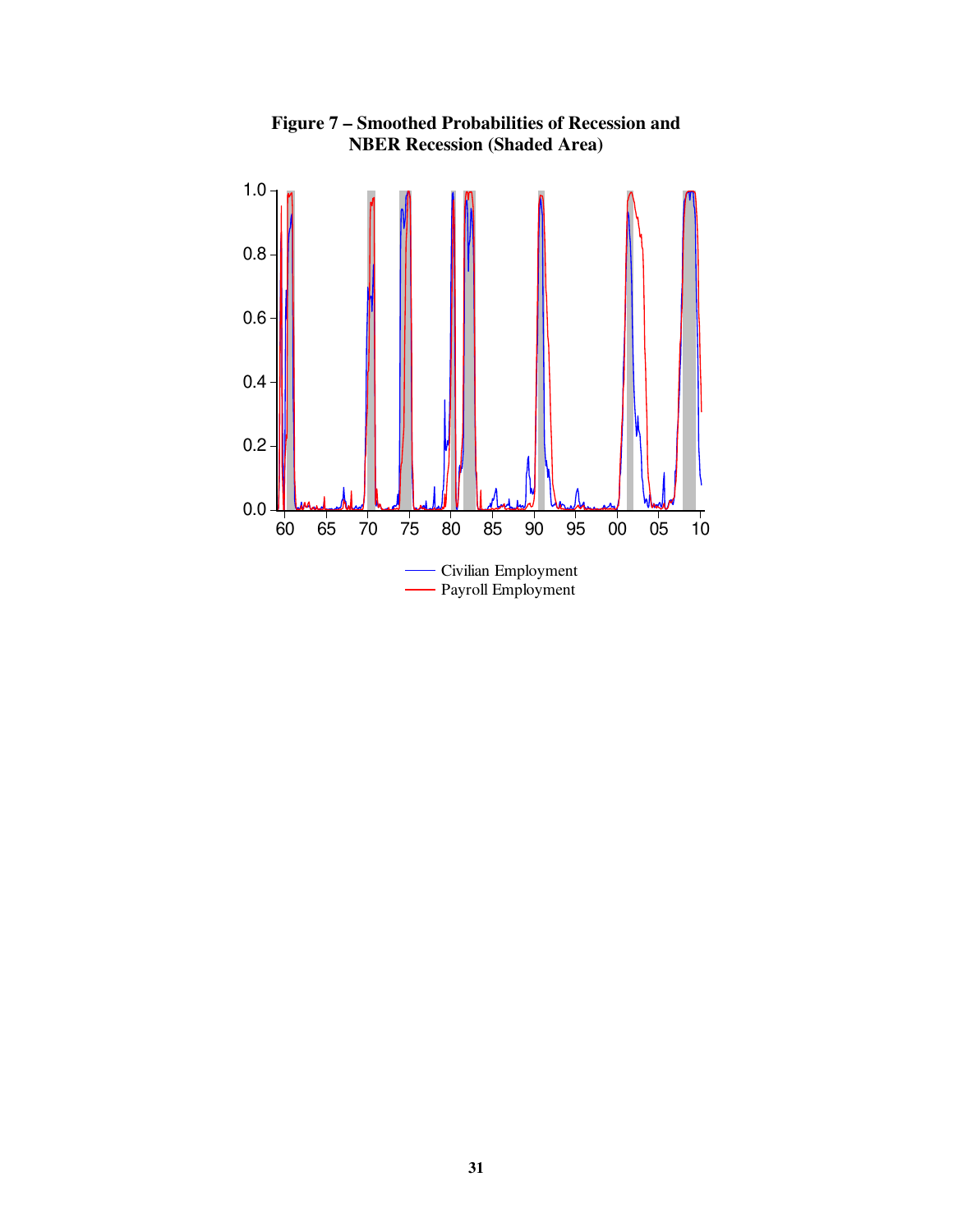## **Figure 8 – Recursive Real Time Probabilities of 2001 Recession for each Vintage from 2000:06 to 2002:04 – DFMS using Employment, Sales, Personal Income, and Industrial Production and NBER Recession (Shaded Area)**



Civilian Employment